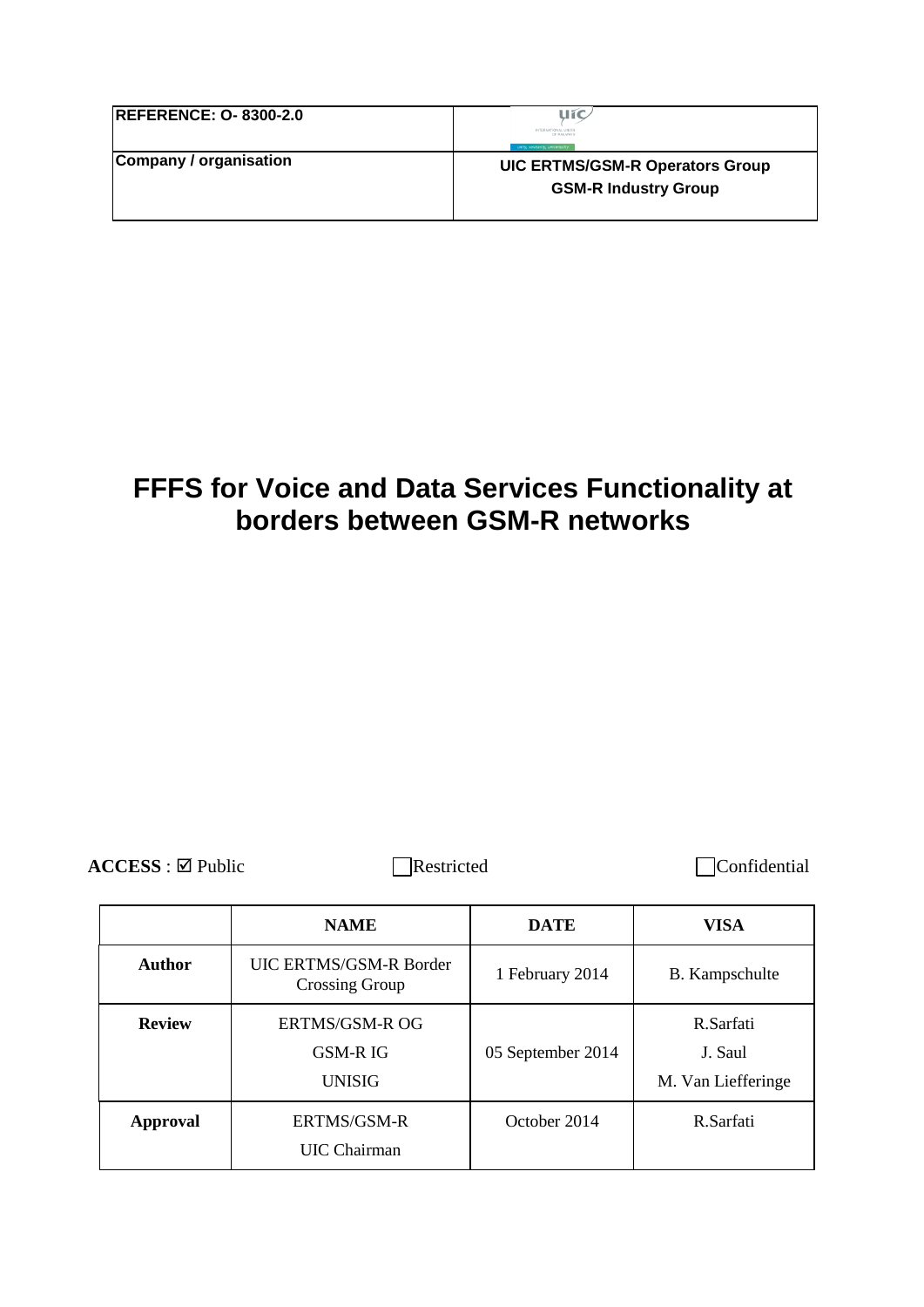### **EVOLUTION SHEET**

| <b>Version No.</b> | Date of<br>distribution | <b>Comments on the version</b>                                                                         | <b>Editor of the</b><br>version |
|--------------------|-------------------------|--------------------------------------------------------------------------------------------------------|---------------------------------|
| 0.1                | 22-03-2011              | First version based on FFFS for Border crossing v 1.2                                                  | BX Ad Hoc<br>Group              |
| 0.2                | 03-06-2011              | Updated version after second BX meeting                                                                |                                 |
| 0.3                | 10-08-2011              | Reworked version after third BX Meeting                                                                |                                 |
| 0.4                | 20-09-2011              | Reworked on and after fourth BX meeting                                                                |                                 |
| 0.5                | 28.10.2011              | Reworked on and after fifth BX meeting                                                                 |                                 |
| 0.6                | 09.01.2011              | Error Correction, ETCS DNCA picture reworked                                                           |                                 |
| 0.7                | 26.01.2012              | Reworked on and after 6 <sup>th</sup> BX meeting                                                       |                                 |
| 0.8                | 30.01.2012              | Internal Review comments included                                                                      |                                 |
| 0.9                | 28.05.2012              | Revision of front page format                                                                          | <b>RS</b>                       |
| 1.0                | 01.02.2013              | Final version with approved changes for OG comments                                                    | 1.0                             |
| 1.1                | 27.03.2013              | Inclusion of Chapter 6) with Definitions for BX group<br>call numbering scheme on Request of NMG Chair | 1.1                             |
| 1.2                | 13.11.2013              | Modifications from IG                                                                                  | <b>TIG</b>                      |
| 1.3                | 02.12.2013              | Modification from IG                                                                                   | <b>TIG</b>                      |
| 1.3.1              | 22.01.2014              | <b>Modifications from UIC</b>                                                                          | <b>UIC</b>                      |
| 1.3.2              | 07.02.2014              | <b>Modification from IG52</b>                                                                          | <b>TIG</b>                      |
| 1.3.2_TIG53        | 25.06.2014              | Modification from IG53                                                                                 | <b>TIG</b>                      |
| 2.0.1              | 26.06.2014              | Modifications agreed including UNISIG remarks at<br>2pm.                                               | Ad Hoc Group                    |
| 2.0.2              | 2.07.2014               | Review of numbering and repetitions                                                                    | BK & RS                         |
| 2.0.3              | 01.08.2014              | Review by TIG                                                                                          | <b>TIG</b>                      |
| 2.0.4              | 05.09.2014              | Review by RS & BK                                                                                      | <b>UIC</b>                      |
| 2.0                | 30.10.2014              | <b>Final version</b>                                                                                   | UIC                             |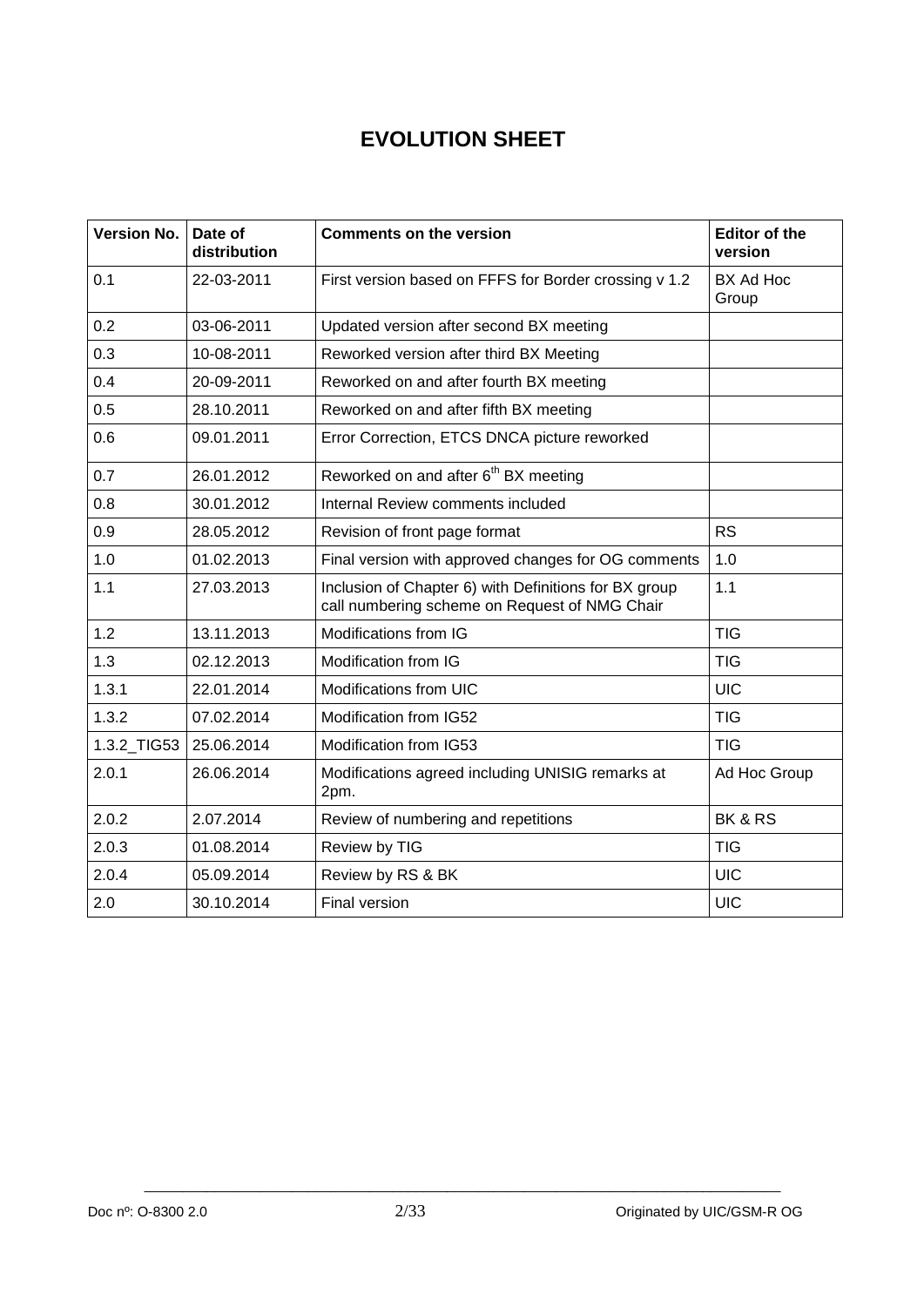### **List of Contents**

| $\mathbf{1}$   |       |                                                                          |  |
|----------------|-------|--------------------------------------------------------------------------|--|
|                | 1.1   |                                                                          |  |
|                | 1.2   |                                                                          |  |
|                | 1.3   |                                                                          |  |
| $\overline{2}$ |       | Voice Services Functionality at borders between GSM-R Networks7          |  |
|                | 2.1   |                                                                          |  |
|                | 2.2   |                                                                          |  |
|                | 2.3   |                                                                          |  |
|                | 2.4   |                                                                          |  |
|                | 2.4.1 |                                                                          |  |
|                | 2.4.2 |                                                                          |  |
|                | 2.4.3 | Cab Radio in dedicated mode (busy in point to point call) 13             |  |
|                | 2.4.4 | Cab Radio busy as talker in VGCS or VBS (not a REC)  14                  |  |
|                | 2.4.5 | Cab Radio in group receive mode (listener in VBS or VGCS, not a REC)  14 |  |
|                | 2.4.6 |                                                                          |  |
|                | 2.4.7 |                                                                          |  |
|                | 2.5   |                                                                          |  |
|                | 2.6   |                                                                          |  |
|                | 2.7   |                                                                          |  |
|                |       | 3 ETCS Data Services Functionality at borders between GSM-R Networks  17 |  |
|                | 3.1   |                                                                          |  |
|                | 3.2   |                                                                          |  |
|                | 3.3   |                                                                          |  |
| 4              |       |                                                                          |  |
| 5              |       |                                                                          |  |
| 6              |       |                                                                          |  |
|                | 6.1   |                                                                          |  |
|                | 6.2   |                                                                          |  |
|                | 6.3   |                                                                          |  |
|                | 6.4   |                                                                          |  |
|                | 6.5   |                                                                          |  |
|                | 6.6   |                                                                          |  |
|                | 6.7   |                                                                          |  |
|                | 6.8   |                                                                          |  |
| $\overline{7}$ |       |                                                                          |  |
|                | 7.1   |                                                                          |  |
|                | 7.2   |                                                                          |  |
|                | 7.3   |                                                                          |  |
| 8              |       |                                                                          |  |
| 9              |       |                                                                          |  |
| 10             |       |                                                                          |  |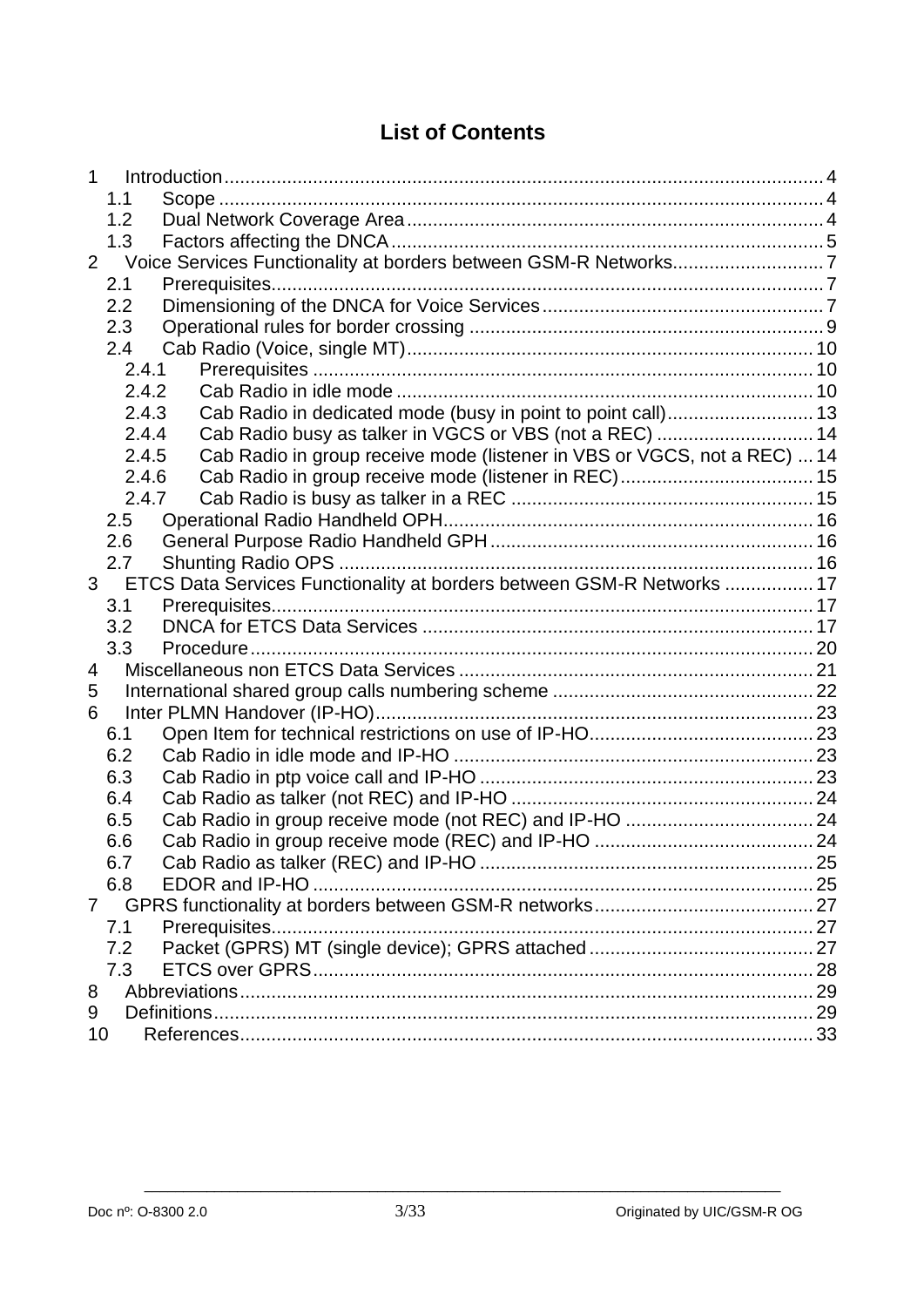# <span id="page-3-0"></span>**1 Introduction**

## <span id="page-3-1"></span>**1.1 Scope**

Based on the latest EIRENE specifications [1] this FFFS describes the voice and data services functionality when a Mobile Station (MS) crosses the border between two EIRENE networks. The described border crossing procedure aims at minimizing the silent period for voice calls, including in particular REC.

All relevant functional scenarios are described, e.g. border crossing in idle mode, with active point to point calls, with active group calls (REC and non REC group calls) and ETCS data calls. In addition the possible influence of inter PLMN handover on the above scenarios is evaluated. All indicated timings assume normal operation.

Where harmonized international operational rules are referred to in this document, further information may be obtained from the "TSI Subsystem: Operation and traffic management"  $(TSI$  OPE 2012/757/EU)<sup>1</sup>.

The document is a summary of existing requirements and available solutions and does not contain new technical requirements for network and mobiles. Consequently these requirements are covered by the existing test specifications and do not require further testing or separate test activities.

Note: Use of preemption on inter GSM-R network trunks is currently not needed because the average load is low and no blocking of trunk lines is expected.

### <span id="page-3-2"></span>**1.2 Dual Network Coverage Area**

- 1. Due to the nature of GSM, it may happen that railway lines close to network borders also see coverage from a neighbouring EIRENE network. Since for lines running alongside such a network border but not crossing it, e.g. on the left and the right side of the river Rhine, a change of the network in the MT of the trains has to be avoided. Therefore automatic network selection is de-activated in GSM-R Cab Radios as well as in ETCS data only radios (EDOR).
- 2. Usage of GSM-R train radio in border crossing traffic therefore requires the change of the network (network reselection) to be effectuated deliberately (= in general in 'manual' or in 'directed' mode<sup>2</sup>) and only in the dedicated sections of the border (crossing) line.
- 3. Where the rail track crosses the (operational) border between two EIRENE Networks (referred to as "West" and "East" in figure 1 below) $3$  there is a segment of rail track

\_\_\_\_\_\_\_\_\_\_\_\_\_\_\_\_\_\_\_\_\_\_\_\_\_\_\_\_\_\_\_\_\_\_\_\_\_\_\_\_\_\_\_\_\_\_\_\_\_\_\_\_\_\_\_\_\_\_\_\_\_\_\_\_\_\_\_\_\_\_\_\_\_\_\_\_\_\_\_\_\_\_

1

 $1$  Note: TSI OPE does not currently include detailed requirements on border crossing behaviour. This document closes this gap.

<sup>2</sup> See EIRENE FRS v7.4 section 5.2.3.25ii to 5.2.3.25v

 $3$  This (operational) border follows railways' operational needs and does not necessarily coincide with the political border of the two adjacent countries.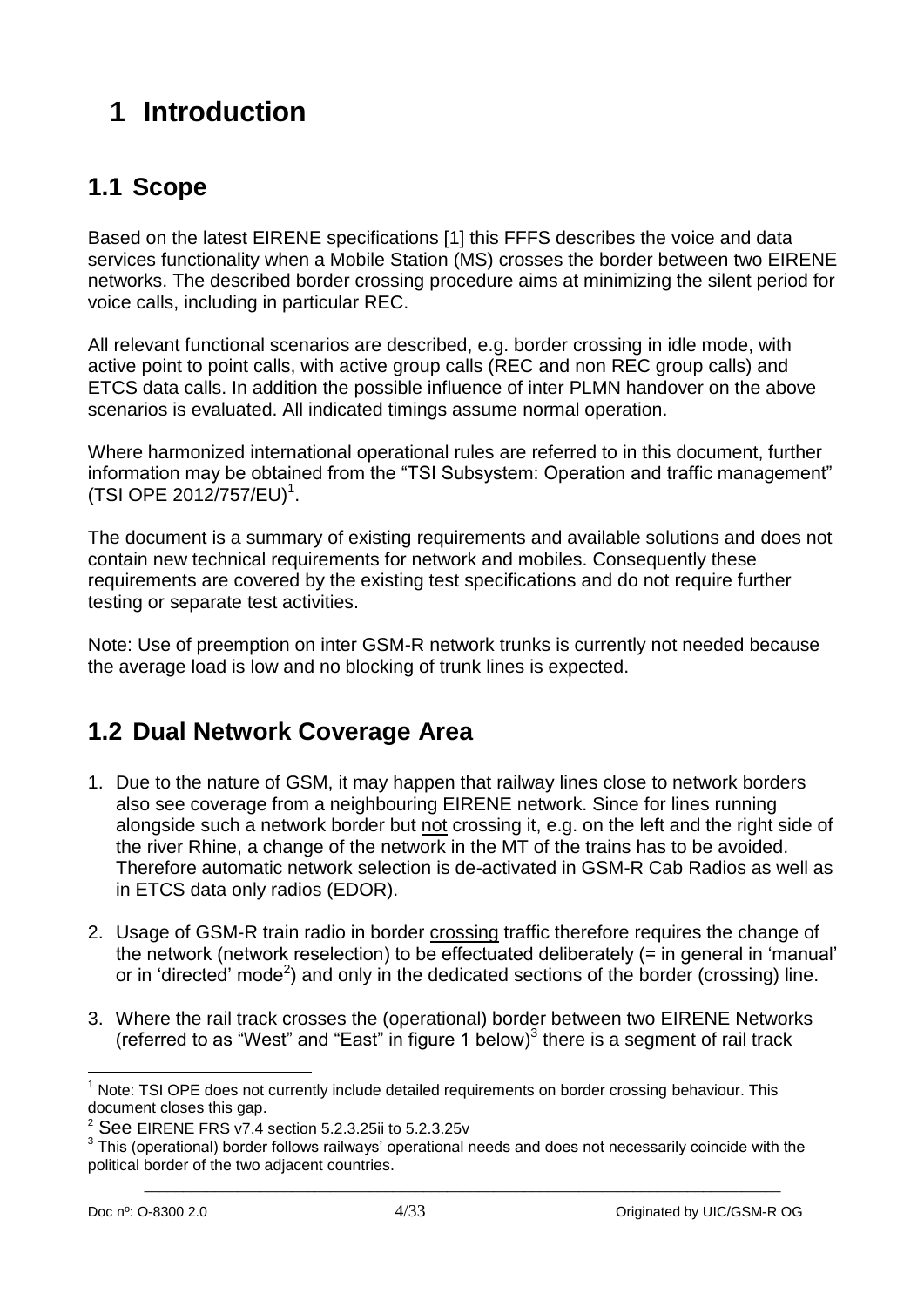where intentionally overlapping radio coverage from both GSM-R networks is required for safeguarding of the border crossing processes as described in the following chapters. Hence, in this Dual Network Coverage Area (DNCA), both Networks West and East are available and shall be used according to operational rules.

4. The functional procedures and related maximum procedure duration requirements for voice related services and ETCS data during border crossing are different. The basic considerations / models for deducing the DNCA are described in chapters [2.2](#page-6-2) and [3.2](#page-16-2) respectively.

## <span id="page-4-0"></span>**1.3 Factors affecting the DNCA**

- 1. The location of the (operational) border between two different railway infrastructure managers in many cases follows railways' operational needs and does not necessarily coincide with the political border of the two adjacent countries.
- 2. In addition to the location of the defined border between the control areas of the neighbouring traffic controllers, the location of the operational significant points on the track is important for the design of the DNCA.
- 3. The maximum line speed has to be considered in the design of the DNCA.
- 4. There may be several locations on the tracks at which communication between a driver and the operationally responsible traffic controller must be ensured which may influence the location of the Eirene Network ReSelection zone (ENRS), where the border crossing train changes from one Eirene network to the next. Examples of such locations are:
- Stop Signals
- Point Switches / Turnouts
- Protected level crossings
- Switched (neutral) sections in the electric power supply (overhead catenary or electric rail)
- Automatic level crossings (supervised)
- Hot wheel / hot axle box detectors
- Long tunnels
- 5. The following locations are generally not significant for the positioning of the ENRS:
- Distant signals
- Caution signals
- Points operated on site / interlocked
- Train-triggered and by train supervised level crossings
- Level crossings without technical protection
- 6. Variations from the above guidelines are possible and will depend on local conditions and operational requirements. The relevant operational points can be different on both sides of a border, resulting in an asymmetric DNCA.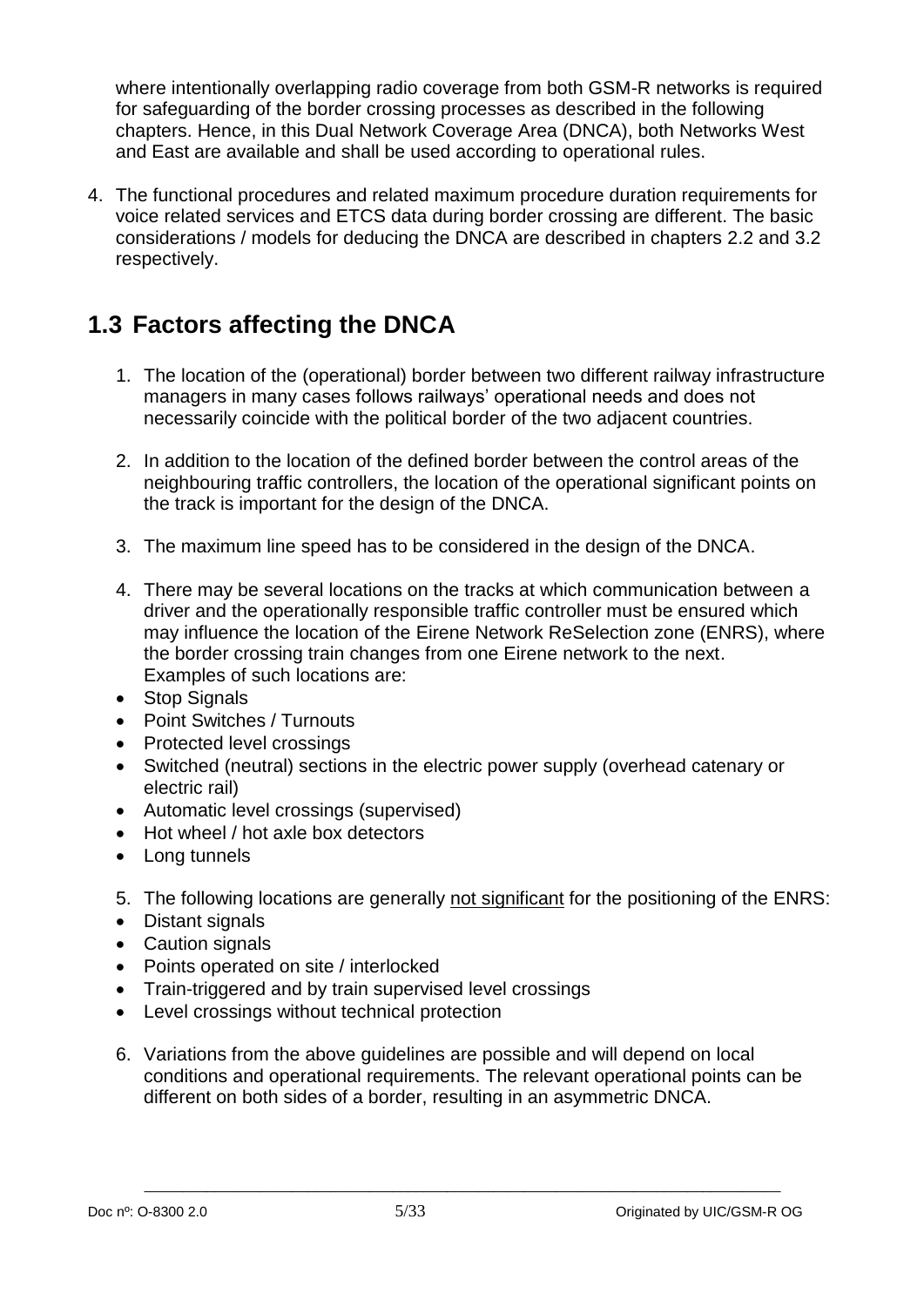Therefore chapters [2.2](#page-6-2) and [3.2](#page-16-2) consider only the basic factors for DNCA dimensioning. Detailed planning has to be made for each border taking into account the local influence factors listed above.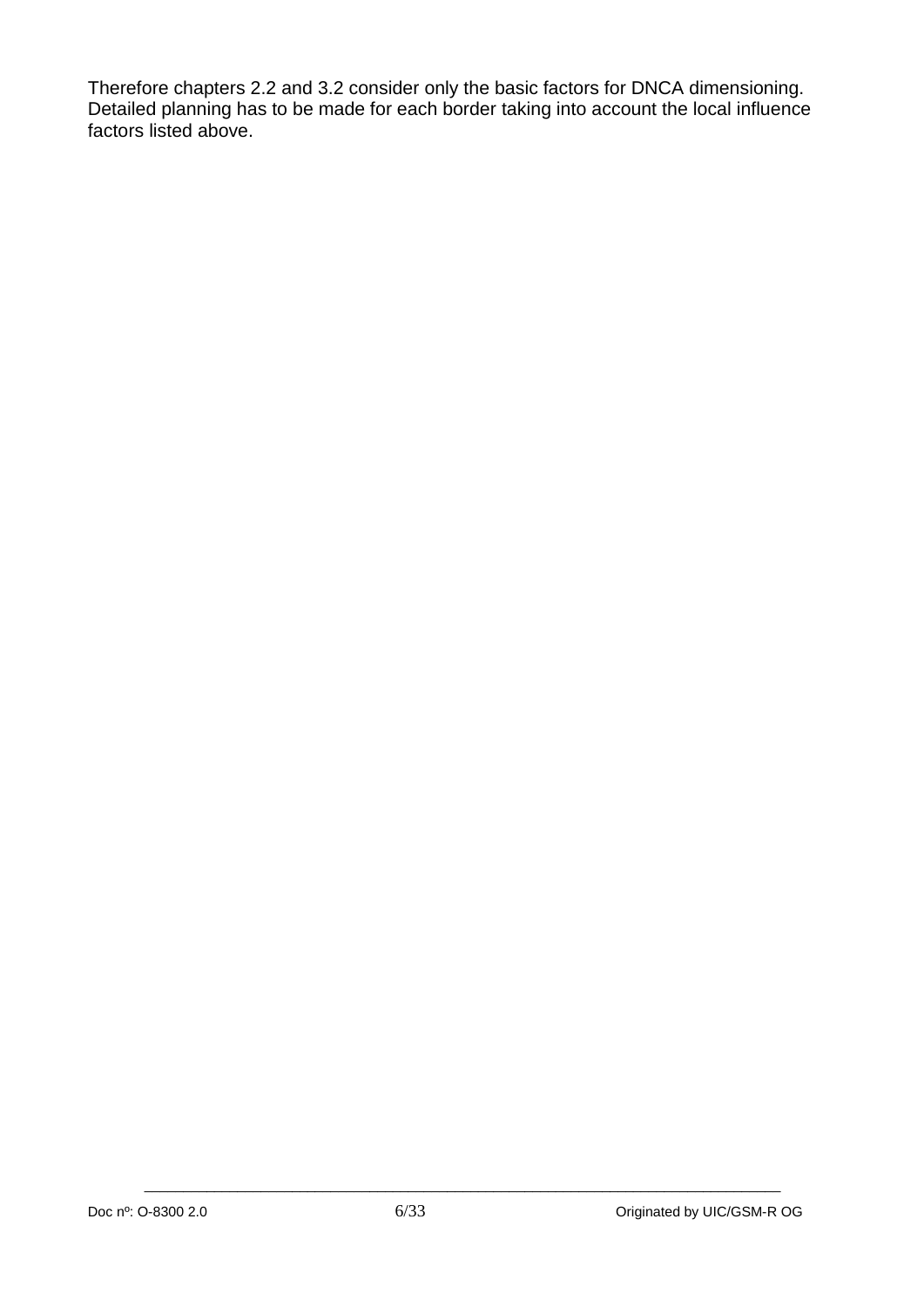## <span id="page-6-0"></span>**2 Voice Services Functionality at borders between GSM-R Networks**

### <span id="page-6-1"></span>**2.1 Prerequisites**

- The Mobile Station (MS) is equipped with one single Mobile Termination (MT) and is used for EIRENE voice services
- Parameters with the subscript H (e.g. *CC<sup>H</sup>* , *NDC<sup>H</sup>* ) refer to the **H**ome EIRENE network of the MS (the HPLMN)<sup>4</sup>. Parameters with the subscript 'W' (e.g.  $CC_W$ , NDC<sub>W</sub>) refer to "Network **W**est" and parameters with the subscript 'E' (e.g. *CC<sup>E</sup>* , *NDC<sup>E</sup>* ) refer to "Network **E**ast". Network West or East could be the home EIRENE network or they could both be 'foreign' EIRENE networks.
- The MS is assigned an MSISDN "*CC<sub>H</sub>+NDC<sub>H</sub>+CT8*", hence it can be reached:
	- a. from terminals within all foreign networks under this number (if there is no barring configured against this)
	- b. from the home network under CT8 (if there is no barring configured against this)
	- c. from terminals in foreign EIRENE networks under "*900+ICH+CT8*" (if there is no barring configured against this).
- The user (driver, conductor etc) is registered to a Functional Number (FN) in Network West –"*CT2+UIN+FC*". It can therefore be reached:
	- a. from terminals within Network West under this number
	- b. from terminals in other EIRENE networks under "*900+ICW+CT2+UIN+FC*".
	- *Note 1: CT3 are permanently registered to the MSISDN in the home network. Thus the "900+ICH" is needed if calling an engine number registered in a network other than that from where the call originates.*
- For Voice Group and Broadcast Calls the international Group call Identifiers (GID) included in EIRENE-SRS [2] (Table 9-8: Function Code field format for CT=5), including "299" for Railway Emergency Call need to be stored on the SIM of the MS.

### <span id="page-6-2"></span>**2.2 Dimensioning of the DNCA for Voice Services**

1. Within the DNCA the process of EIRENE Network Re-Selection (attach to new network and re-registration of functional numbers on the new network) shall take place for both traffic directions. The length of the DNCA and **E**irene **N**etwork **R**e**S**election zone (ENRS) is derived from the time values of the border crossing procedures described in the following sections.

\_\_\_\_\_\_\_\_\_\_\_\_\_\_\_\_\_\_\_\_\_\_\_\_\_\_\_\_\_\_\_\_\_\_\_\_\_\_\_\_\_\_\_\_\_\_\_\_\_\_\_\_\_\_\_\_\_\_\_\_\_\_\_\_\_\_\_\_\_\_\_\_\_\_\_\_\_\_\_\_\_\_

1

 $4$  The home network in this context is defined by the SIM-card which is in use in the MS, hence it may differ from the rolling stock owner's home country, especially if there is no EIRENE network present yet.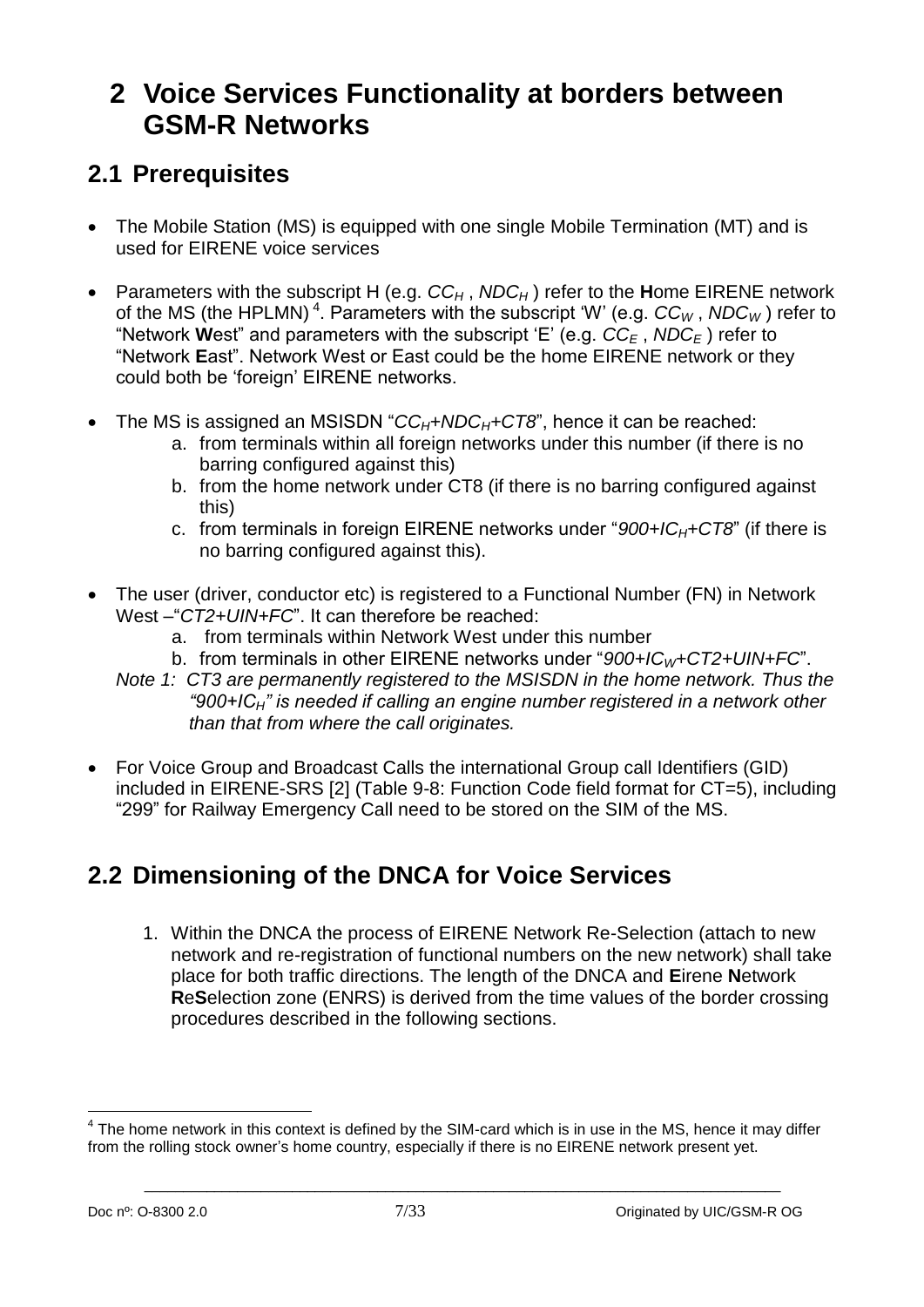- 2. In general, for each traffic direction<sup>5</sup>, the ENRS has to be dimensioned to provide network coverage so that the procedures which must be performed during border crossing to select and reregister to the new network (East) can be finished before the relevant operational limit for border crossing is passed. The time required to perform the GSM-R network reselection is up to 20 seconds and the EIRENE requirement for registration of functional numbers (FRS 7.3 clause 11.3.2.3) is up to 30 seconds for registration of 10 functional numbers. Note: Bulk registration could significantly improve this time. This allows calculation of the minimum ENRS.<sup>6</sup>
- 3. Each ENRS within the DNCA (see figure 1) begins from the (radio-) switching point, i.e. the point, where the process of network (re-)selection in the MS has to be launched either manually by the driver at the MMI of the Cab Radio following an operational instruction or be triggered by a balise or similar (track-side) device.
- 4. The ENRS ends at the operational limit for the respective direction of the trains, i.e. the first operationally significant point, where network selection and functional registration of the MS in the new network have to be completed.
- 5. The following figure shows the DNCA for border crossing without ETCS. The picture shows the simplest (with identical operational limits from both border sides) situation for border crossing in both directions. For voice services, border crossing in a single direction does not require a duplicate coverage. Once the procedure to select Network East is started no further coverage of Network West is required. The DNCA for voice is the result of the required ENRS for support of border crossing in the reverse direction.

<sup>1</sup> <sup>5</sup> Note: Dependent from the local infrastructure on the border-line, in most cases two different ENRS will exist, one for each traffic direction; The DNCA thus has to cover both from the very beginning to the very end.

 $^6$  For availability reasons it may be desirable to include a safety margin of 10 seconds to handle failures in the reselection procedure within the ENRS zone.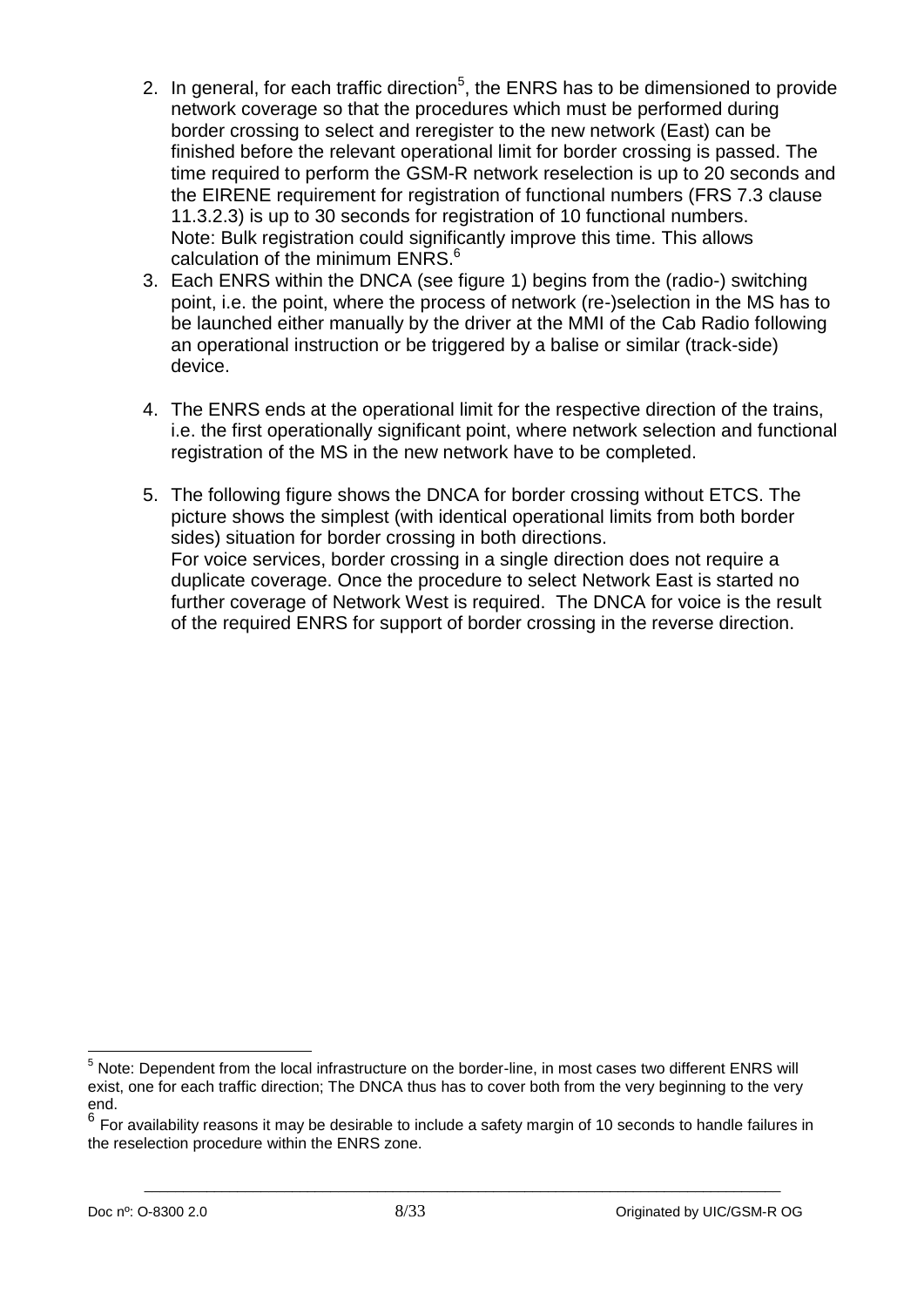

*Figure 1: Dual Network Coverage Zone at EIRENE network borders without ETCS)*

6. Furthermore the beginning, end and thus the actual length of the DNCA depend on operational constraints and the factors mentioned in chapter [1.3](#page-4-0) within the respective track section and therefore will differ from border line to border line.

### <span id="page-8-0"></span>**2.3 Operational rules for border crossing**

- 1. Ongoing PtP calls have to be terminated by the train driver to ensure the MS goes to idle mode when the sign indicating the start of the network selection procedure is passed during border crossing. This is already included in the TSI OPE operational rules. In idle mode, the network selection procedure can be invoked at the planned location. Automatic termination of active point to point calls by technical means during border crossing is not required. Calls which are not terminated by the driver will be dropped at the latest when the MS runs out of coverage of the old network.
- 2. In case it was not possible to perform EIRENE network reselection into Network East the operational rules as described in the TSI OPE shall apply<sup>7</sup>

<sup>1</sup> 7 As long as Annex A-2 in the TSI OPE is still to be developed and the TSI are not yet set in force by the EU and the governments, bilateral agreements for the respective border line, in worst case (national) operational rules of the respective infrastructure manager, have to be applied.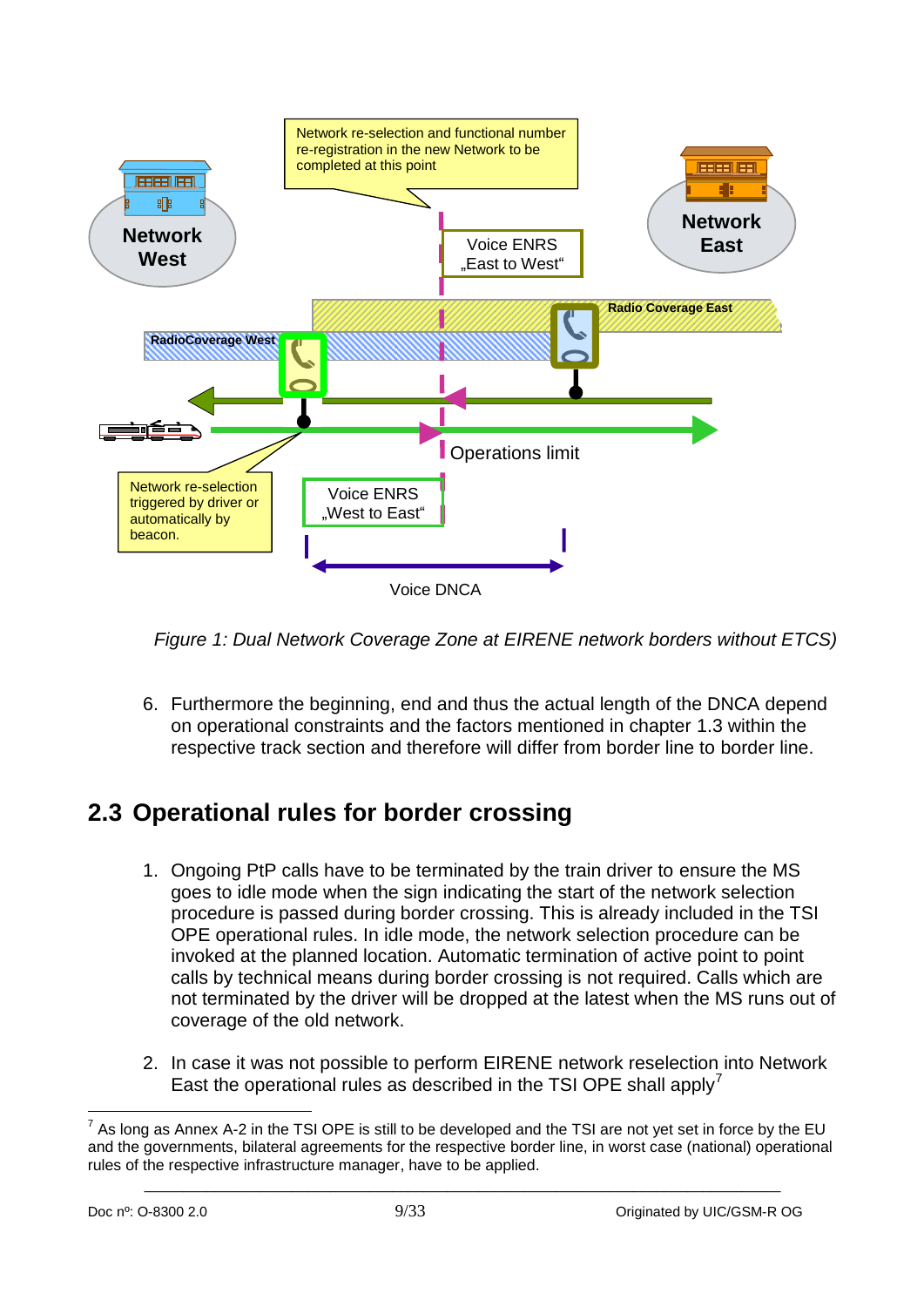- 3. For Group Calls which do not have priority 0 it is recommended that the driver release the talker function (if necessary) and terminate / leave the ongoing group call at the corresponding sign post. In this way the MS will go to idle mode and the network selection procedure can be invoked at the planned location (sign post) during border crossing.
- 4. Ongoing priority 0 calls will be kept during border crossing. Deactivation or leaving of a priority 0 call / REC during border crossing is neither required nor technically supported. As described in chapters [2.4.6](#page-14-0) and [2.4.7,](#page-14-1)coverage of the old network (West) will be lost during border crossing. After attaching to the new network (East) the Cab Radio will rejoin an ongoing REC / priority 0 call.

Note: As a consequence, the following point has to be considered in post incident analysis.

As the confirmation for receipt of a priority 0 / REC is sent after the call is finished, no confirmation will be sent to the old Network West from the border crossing MS. Instead the confirmation will be sent to the new network to which the MS attaches after the coverage of the old network has been lost.

## <span id="page-9-1"></span><span id="page-9-0"></span>**2.4 Cab Radio (Voice, single MT)**

### **2.4.1 Prerequisites**

The following paragraphs describe the behaviour of a mobile station (MS) in use as a Cab Radio during the border crossing process considering different modes of its operation.

- 1. The Cab Radio is configured to manual GSM network selection.
- 2. The Cab Radio is able to receive point-to-point calls (whereby the calling party uses the MSISDN or one of the FNs of the Cab Radio)
- 3. The Cab Radio is able to initiate point-to-point calls (dialling FN or MSISDN or ISDN of the called party) based on the internationally agreed access matrix.
- <span id="page-9-3"></span>4. The Cab Radio is able to join interoperable group calls (VBS and VGCS with GID as stored on the SIM of the Cab Radio $^8$ ).
- 5. The Cab Radio is able to initiate interoperable group calls (VBS and VGCS with GID as stored on the SIM of the Cab Radio $^8$  $^8$ ).

### <span id="page-9-2"></span>**2.4.2 Cab Radio in idle mode**

1. The idle Cab Radio is situated in Network West and moving towards the adjacent Network East.

<sup>&</sup>lt;u>.</u> <sup>8</sup> It should be noted that other GIDs may also be present.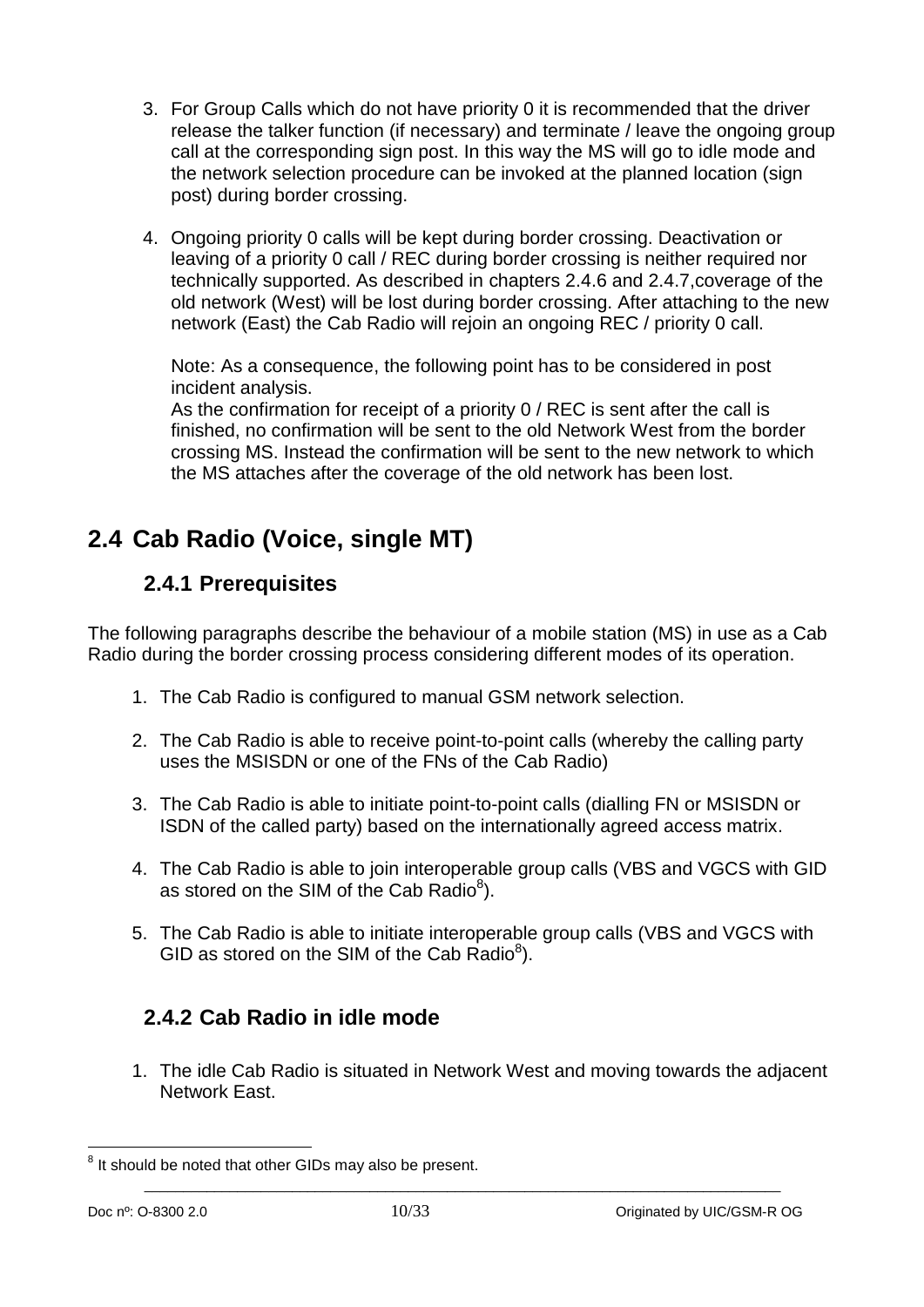- 2. When passing the defined radio switching point of the respective traffic direction within the DNCA the idle Cab Radio is triggered to perform an EIRENE network reselection from Network West. This may immediately tell the Cab Radio to attach to Network East or it may begin a more general network selection process.
- 3. The trigger can be:
	- a. an MMI action by the train driver who is following an operational instruction or
	- b. a balise or similar (track-side) device, which transmits a signal to the Cab Radio (via some external device(s)) when the train passes a specific point on the line.
- 4. Upon reception of the network selection trigger (see above) the Cab Radio starts the procedure to become attached to Network East:
	- a) The Cab Radio will detach from Network West and will then be unavailable for incoming/outgoing p2p calls, for incoming VGCS (including REC) and VBS (since it is no longer reading any NCH) and for outgoing VGCS (including REC) and VBS. This marks the start of the "silent period" for the Cab Radio.
	- b) There are then two possible behaviours:

If the trigger explicitly specifies the reselection towards Network EAST, the Cab Radio will scan the GSM-R spectrum and find EAST being present in one of the possible cells (assuming the DNCA is configured correctly) and the Cab will now enter dedicated mode and perform a "Location Update type" Attach in EAST.

If the trigger does not explicitly specify the reselection towards Network EAST:

- The Cab Radio will scan the GSM-R spectrum.
- The Cab Radio re-attaches to WEST and presents to the driver a list of the networks which it is possible to join. EAST will be in this list (assuming the DNCA is correctly configured).While the list is displayed, the Cab is again available for GSM-R calls on WEST.
- The driver selects which network he wishes to join (EAST).
- The Cab Radio will detach from WEST and, assuming that there is still a signal available from EAST, the Cab will now enter dedicated mode and perform a "Location Update type" Attach in EAST.

Note: During step 4 the Cab is partly unavailable for REC.

Note: Since relevant information about Network East is available in the Cab Radio (this was provided together with the trigger signal or was preconfigured in the Cab Radio) this above procedure needs to be optimised or an alternative solution defined so that the maximum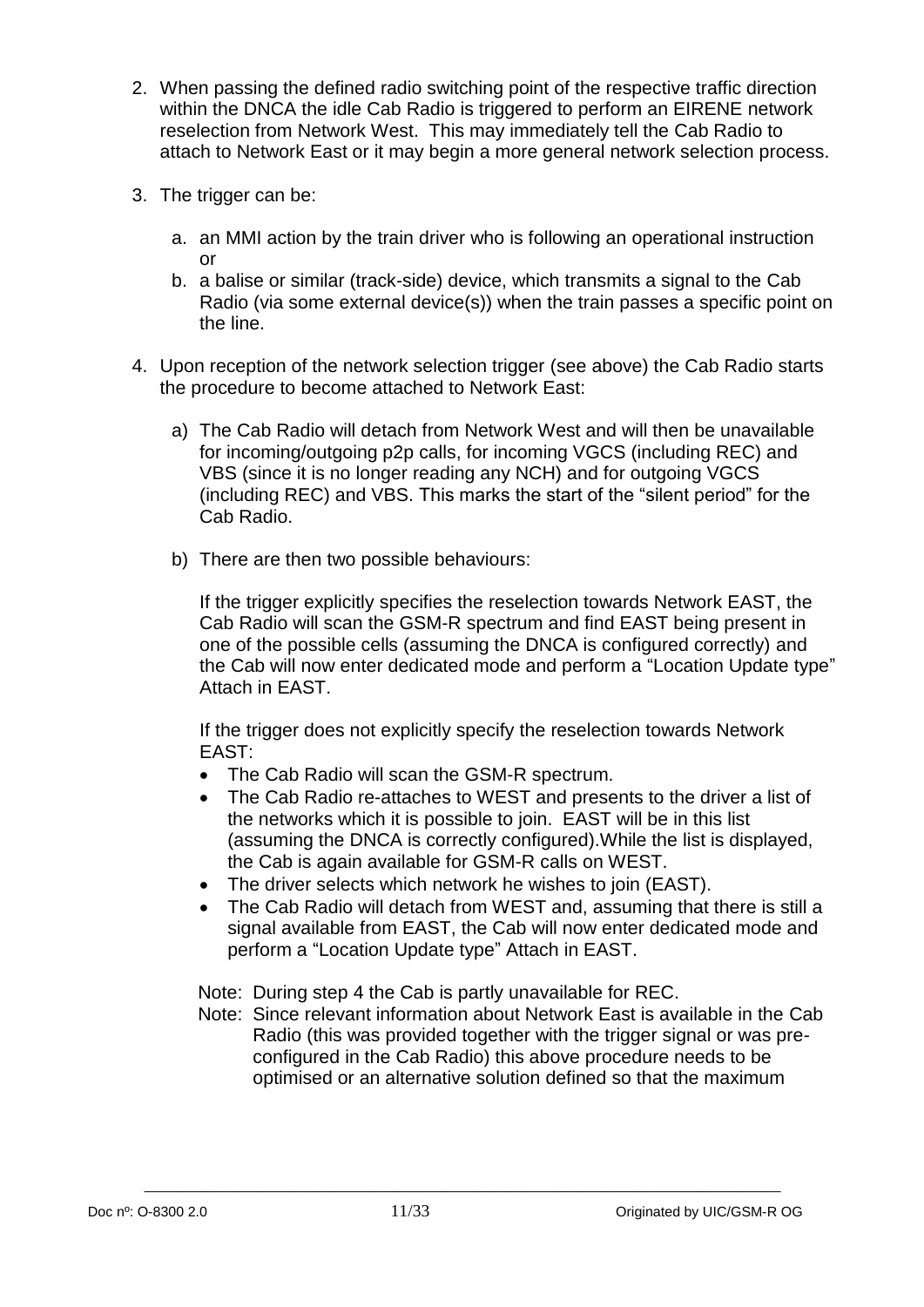GSM-R network reselection delay of 20 seconds specified in chapter [2.2](#page-6-2) can be achieved for 99% of attempts under normal conditions<sup>9</sup>. During the "silent period" the Cab Radio is unable to initiate or receive any point-to-point calls or group calls (including REC). It is therefore important that the operational aspects for the respective border-line are taken into account when determining the exact location and extent of the DNCA in order to minimise any operational hazards caused by this "silent" period.

c) If, in either of the above two cases, attachment to Network East could not be completed the Cab Radio will lose connection to the networks entirely. Operational rules must cover this situation.

The subsequent steps are the same for both behaviours.

- <span id="page-11-0"></span>5. After receiving confirmation of successful Location Update the Cab Radio will enter Idle Mode and can initiate and receive any allowed calls including REC. This marks the end of the "silent period" for the Cab Radio. The following functional number (re-)registration processes can be delayed by such calls.
- 6. The Cab Radio will then re-register the first FC. During the USSD exchange the Cab Radio is unavailable for p2p calls as well as VGCS (including REC) and VBS. For a Cab Radio registered as FC01 using bulk registration permits all function codes to be registered in one step.
- 7. If all Functional Numbers cannot be registered using bulk registration:
	- a. The Cab Radio will enter Idle Mode and check if NCH was changed in order to detect any REC. If a REC is detected the Cab Radio will join it and the further steps below will be delayed until the REC terminates. The Driver can also originate a REC.
	- b. The Cab Radio will re-register the next used FC. During the USSD exchange the Cab Radio is unavailable for p2p calls as well as VGCS (including REC) and VBS.

Note: The registration duration is configured in the Cab Radio to give the lower radio layers sufficient time to finalise a complete scan of NCH.

- 8. Step  $57$  is repeated until all used (max 10) FCs are re-registered<sup>10</sup>. If the Cab Radio is able to use Bulk Registration step 6 is run only once.
- 9. The Cab Radio is now attached to Network EAST, functionally registered in EAST, in idle mode and available for all types of incoming and outgoing calls.
- 10.The idle Cab Radio, now visiting Network East, has the same communication possibilities as described in prerequisites part 2, 3, 4 and 5 above.

\_\_\_\_\_\_\_\_\_\_\_\_\_\_\_\_\_\_\_\_\_\_\_\_\_\_\_\_\_\_\_\_\_\_\_\_\_\_\_\_\_\_\_\_\_\_\_\_\_\_\_\_\_\_\_\_\_\_\_\_\_\_\_\_\_\_\_\_\_\_\_\_\_\_\_\_\_\_\_\_\_\_

<u>.</u>

 $9$  This relates to the network selection procedure in section 10.5 of E-FRS 7.4.0 whereby EIRENE networks are given preference.

<sup>&</sup>lt;sup>10</sup> The EIRENE FRS requires that the registration of up to 10 functional numbers shall last at maximum 30 seconds.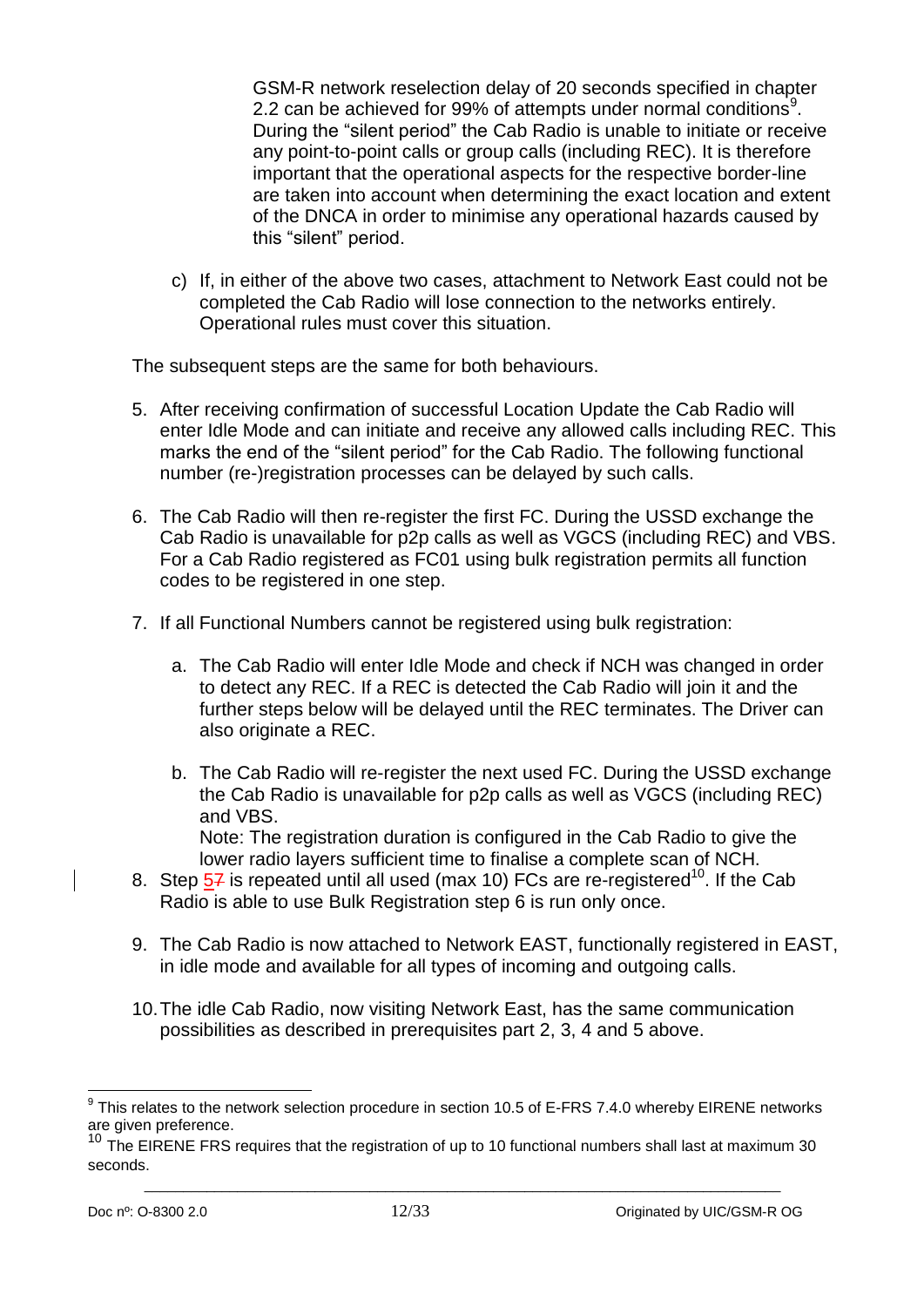- 11.The functional deregistration from Network West is done by issuing the appropriate USSD string as defined in EIRENE SRS after the registration in Network East is successfully completed.
- 12.During the USSD dialogue with the network as described under 7 above, the Cab Radio is intermittently unable to receive any incoming point-to-point calls and to recognise and join any group calls (including REC). This period, not included in the silent period for border crossing, will typically consist of a 2 to 5 second break for each USSD dialogue.
- 13.The Cab Radio is now registered with its still valid Train Number in Network East "*CT2+UIN+FC*" and hence can be reached from terminals within Network East under this number and from terminals in other EIRENE networks under "*900+ICE+CT2+UIC+FC*".

### <span id="page-12-0"></span>**2.4.3 Cab Radio in dedicated mode (busy in point to point call)**

- 1. The Cab Radio is busy in a point-to-point call. It is situated in Network West and moving towards the adjacent Network East.
- 2. The Cab Radio is able to receive further point-to-point calls utilising the Call Waiting Supplementary Service.
- 3. The Cab Radio is able join group calls (VBS and VGCS with GID as stored on the SIM of the Cab Radio).
- 4. When passing the defined radio switching point of the respective traffic direction within the DNCA, the busy Cab Radio is triggered to perform an EIRENE network reselection from Network West to Network East.
- 5. The trigger can be:
	- a. an MMI action by the train driver who is following an operational instruction  $\alpha$ r
	- b. a balise or similar (track-side) device, which transmits a signal to the Cab Radio (via some external device(s)) when the train passes a specific point on the line. In this case the Cab Radio will inform the Train Driver about the occurrence of the trigger.(Eirene SRS clause 5.6.4i)
- 6. In either case the train driver will terminate the ongoing point-to-point call. He will then manually trigger the now idle Cab Radio to perform the EIRENE network reselection. The procedure specified under [2.4.2](#page-9-2) will then apply.
- 7. Automatic termination of the call is not required. FRS V7.4.0 / SRS V15.4.0 states that if termination does not occur, the driver will lose network coverage and the call will be dropped.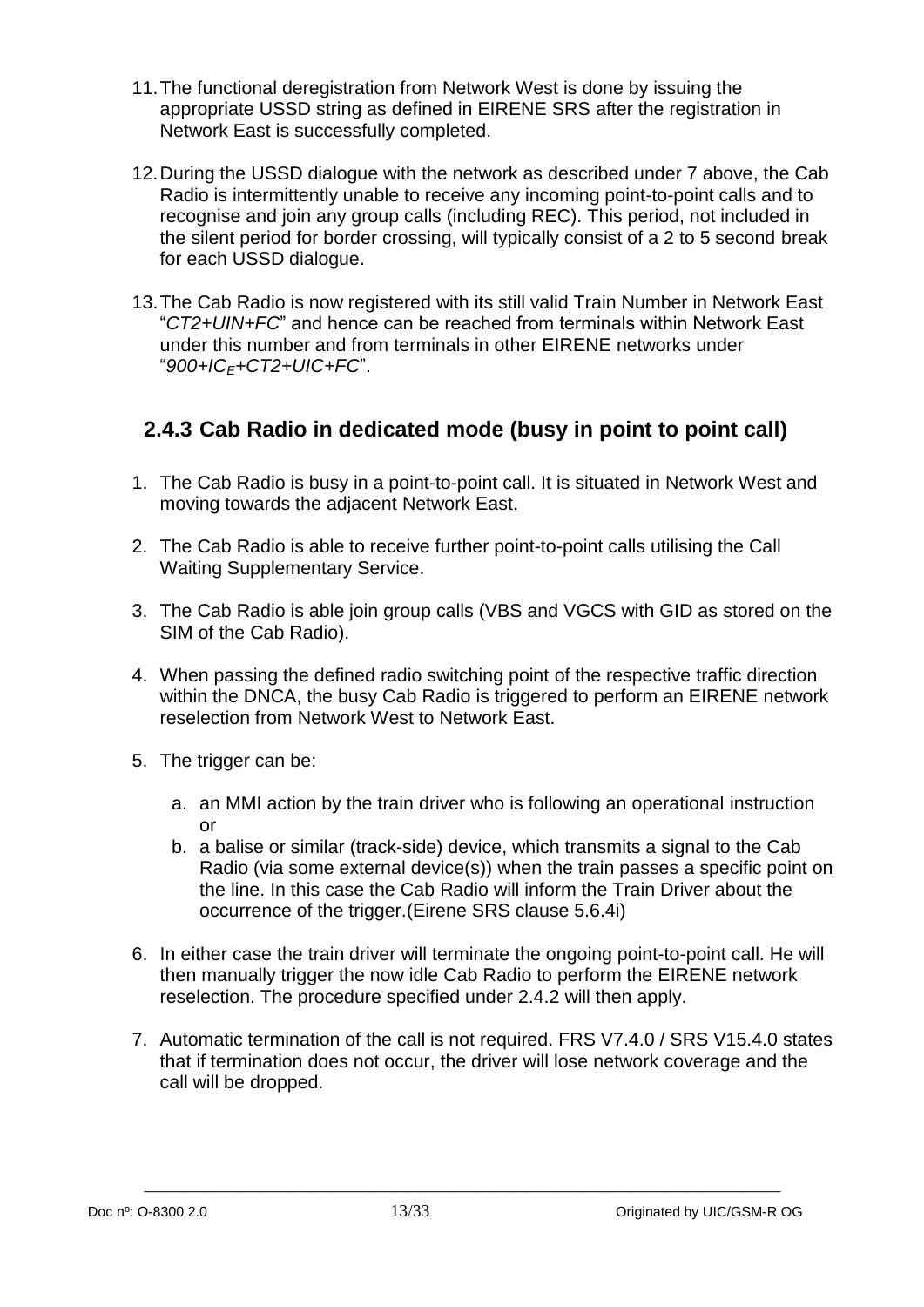### <span id="page-13-0"></span>**2.4.4 Cab Radio busy as talker in VGCS or VBS (not a REC)**

- 1. The Cab Radio is busy as talker (first or subsequent talker) in VGCS or VBS. It is situated in Network West and moving towards the adjacent Network East.
- 2. The Cab Radio is able to receive a point-to point call.
- 3. The Cab Radio is able to join further group calls (VBS and VGCS with GID as stored on the SIM of the Cab Radio).
- 4. When passing the defined radio switching point of the respective traffic direction within the DNCA, the busy Cab Radio is triggered to perform an EIRENE network reselection from Network West to Network East.
- 5. The trigger can be:
	- a. an MMI action by the train driver who is following an operational instruction or
	- b. a balise or similar (track-side) device, which transmits a signal to the Cab Radio (via some external device(s)) when the train passes a specific point on the line. In this case the Cab Radio will inform the Train Driver about the occurrence of the trigger.(SRS clause 5.6.4i)
- 6. In either case the Train Driver has to release the talker function so that the Cab Radio enters group receive mode. If the Train Driver had originated the VGCS or VBS then the Train Driver shall terminate the call otherwise the Train Driver shall manually leave the call. In the latter case the call will continue for the other participants until otherwise terminated. The procedure specified under [2.4.2](#page-9-2) will then apply.
- 7. If the talker function is not released, the Cab Radio will eventually lose coverage of Network West and the talker will be dropped, thereby releasing the talker function.

### <span id="page-13-1"></span>**2.4.5 Cab Radio in group receive mode (listener in VBS or VGCS, not a REC)**

- 1. The Cab Radio is connected to a VGCS or VBS in group receive mode. It is situated in Network West and moving towards the adjacent Network East.
- 2. The Cab Radio is able to receive a point-to point call utilising FACCH in-band signalling.
- 3. The Cab Radio is able to join further group calls (VBS and VGCS with GID as stored on the SIM of the Cab Radio).

\_\_\_\_\_\_\_\_\_\_\_\_\_\_\_\_\_\_\_\_\_\_\_\_\_\_\_\_\_\_\_\_\_\_\_\_\_\_\_\_\_\_\_\_\_\_\_\_\_\_\_\_\_\_\_\_\_\_\_\_\_\_\_\_\_\_\_\_\_\_\_\_\_\_\_\_\_\_\_\_\_\_

4. When passing the defined radio switching point of the respective traffic direction within the DNCA, the busy Cab Radio is triggered to perform an EIRENE network reselection from Network West to Network East.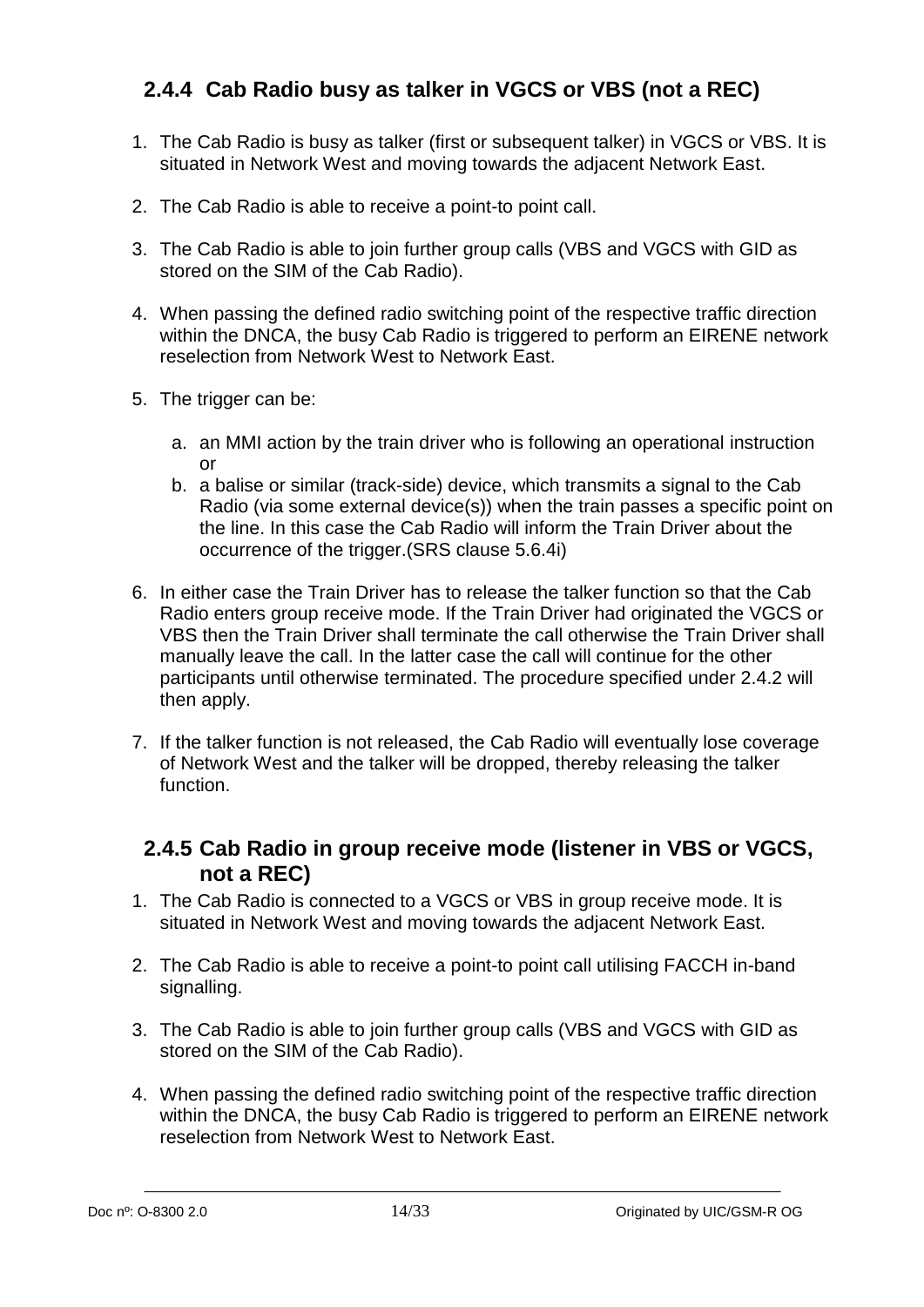- 5. The trigger can be:
	- a. an MMI action by the train driver who is following an operational instruction or
	- b. a balise or similar (track-side) device, which transmits a signal to the Cab Radio (via some external device(s)) when the train passes a specific point on the line. In this case the Cab Radio will inform the Train Driver about the occurrence of the trigger.(SRS clause 5.6.4i)
- 6. If the Train Driver had originated the VGCS or VBS then the Train Driver shall terminate the call otherwise the Train Driver shall manually leave the call. In the latter case the call will continue for the other participants until otherwise terminated. The EIRENE network reselection procedure as described in chapter 2.4.2 will apply afterwards.

### <span id="page-14-0"></span>**2.4.6 Cab Radio in group receive mode (listener in REC)**

- 1. The Cab Radio is connected to a REC in group receive mode. It is situated in Network West and moving towards the adjacent Network East.
- 2. The Cab Radio will remain connected to this group call after entering the DNCA for as long as the REC continues since the emergency call area at the border may consist of adjacent cells in Networks West and East (Shared Group Call Area = SGCA). Leaving of an ongoing REC group call is impossible therefore the driver remains in the REC until the coverage of Network West is lost.
- 3. Having lost the coverage of Network West during border crossing, the Cab Radio will go to idle mode and perform the EIRENE network selection procedure as described in chapter [2.4.2.](#page-9-2) After finishing this procedure, the MS will use the late entry functionality to rejoin any ongoing REC within a SGCA configuration as listener. If no SGCA configuration is used, the MS will stay in idle mode after the registration within Network East has been finished.

### <span id="page-14-1"></span>**2.4.7 Cab Radio is busy as talker in a REC**

- 1. The Cab Radio is busy as talker in a REC in Network West and moving towards the adjacent Network East.
- 2. The Train Driver may release the talker function when entering the DNCA but will stay in this group call at least as listener for as long as the REC continues (see chapter [2.4.6\)](#page-14-0)
- 3. After losing the coverage of Network West, the MS will go to idle mode and perform the network reselection procedure as described in chapter [2.4.2.](#page-9-2) As described in [2.4.6,](#page-14-0) the Cab Radio will re-join the ongoing REC as a listener in Network East if a SGCA configuration is used. After re-joining the REC the talker function can be requested again by the Train Driver.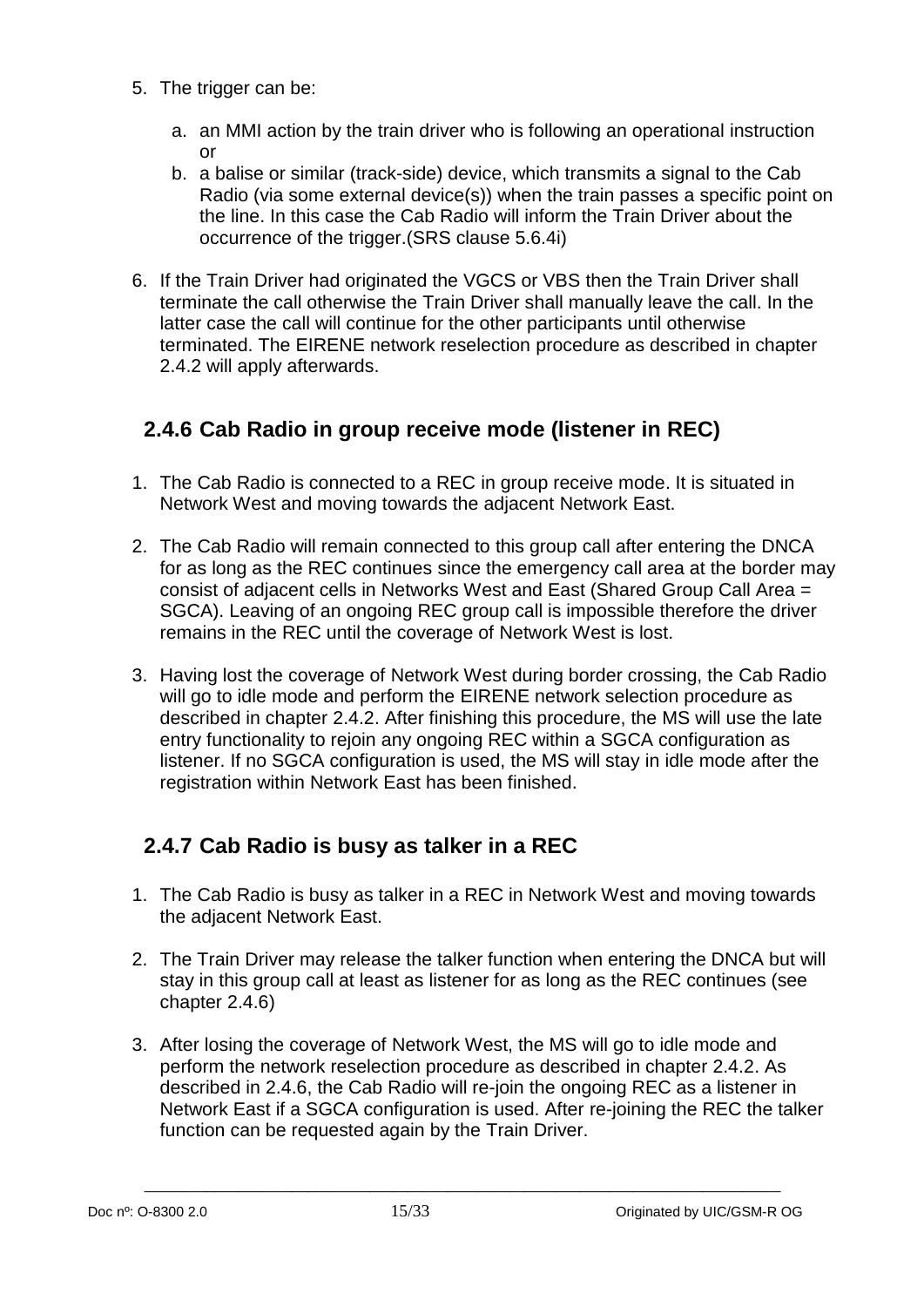### <span id="page-15-0"></span>**2.5 Operational Radio Handheld OPH**

The OPH is configured for automatic GSM-R network selection with a preferred (home) network in most cases, but this may be overridden manually.

### <span id="page-15-1"></span>**2.6 General Purpose Radio Handheld GPH**

The GPH is configured for automatic GSM-R network selection with a preferred (home) network in most cases, but this may be overridden manually.

## <span id="page-15-2"></span>**2.7 Shunting Radio OPS**

Border Crossing Yards are not considered as being used. Therefore the behaviour is out of scope of this document.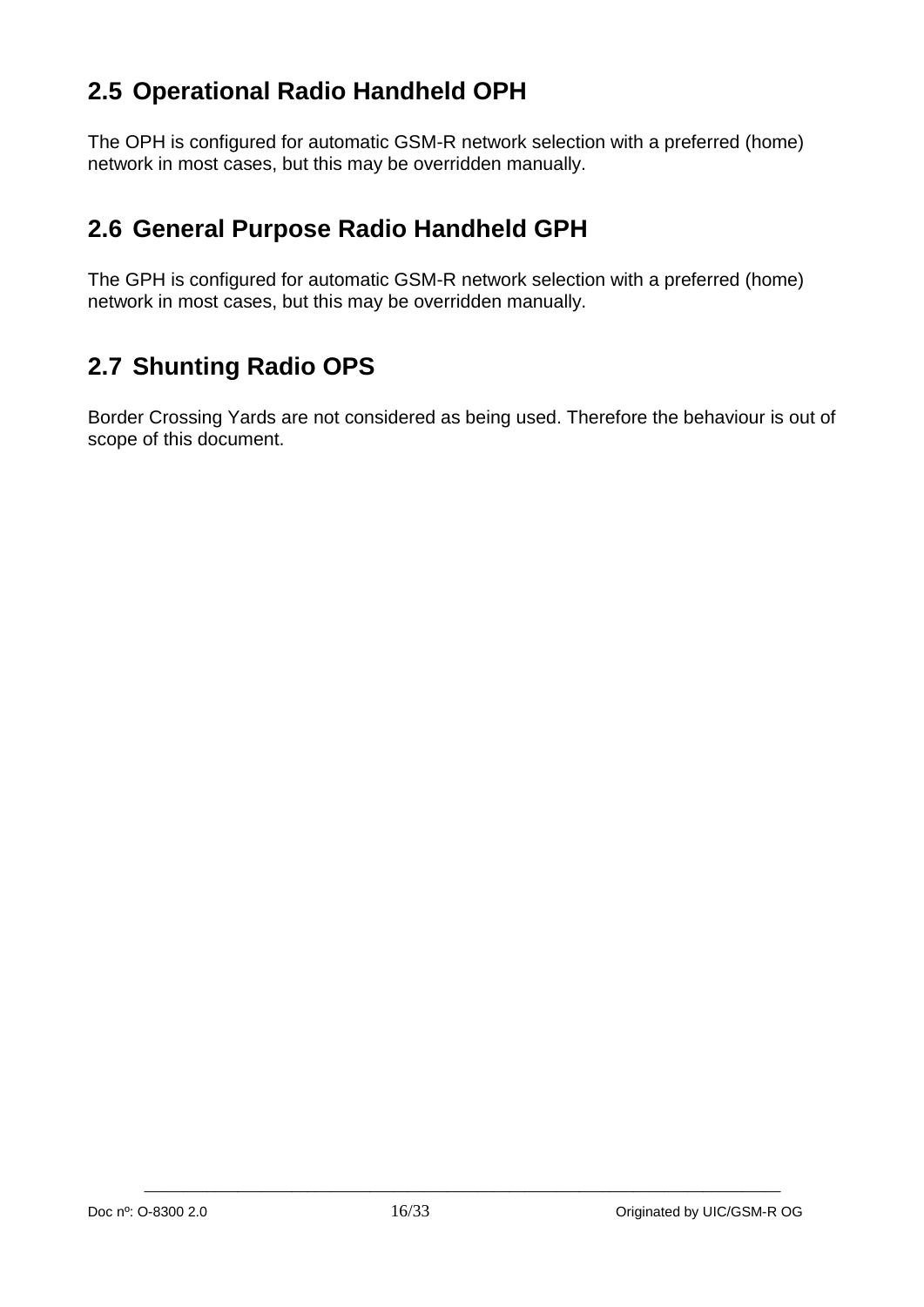## <span id="page-16-0"></span>**3 ETCS Data Services Functionality at borders between GSM-R Networks**

### <span id="page-16-1"></span>**3.1 Prerequisites**

- 1. This section applies to a dual MT EDOR for ETCS level 2/3.
- 2. The Dual MT EDOR is configured to manual network selection mode. Note that the Network selection is normally invoked by a balise and not by an MMI input.
- 3. In the dual configuration of EDOR, one of the MTs is the Active MT that is busy in a dedicated mode circuit switched data connection with the ETCS RBC. The other MT is the Standby MT, which is idle.

## <span id="page-16-2"></span>**3.2 DNCA for ETCS Data Services**

The DNCA for ETCS border crossing is different from the DNCA required for voice services as described in chapter [2.2](#page-6-2) because the necessary functional procedures and related maximum procedure duration requirements are different.

On border lines equipped with ETCS Level 2/3, the ETCS ENRS for each direction is followed by a second area called EIRENE Network ReConnection Zone (ENRC). Within the ETCS specific ENRC the connection to the RBC within Network East is set up.

The ETCS ENRS is different from the non-ETCS ENRS. For ETCS the ENRS includes only the network Re-Selection process; the functional re-registration procedure is not required. The new communication session establishment originated by the On Board Unit (OBU) resulting in a GSM-R connection set up towards the RBC in the new Network East has to be performed within the ENRC.

For lines equipped with ETCS Level 2/3, an EDOR equipped with a second MT is operative on the train (see chapter 3.1). The ETCS border crossing procedure uses this second standby MT to accomplish the necessary functions. The availability of the second MT permits functional border crossing procedures that require simultaneous connections to the old (West) and the new (East) network.

During border crossing the second (standby) MT within the EDOR is indirectly triggered by a balise to start the Network selection procedure to the new Network East. No manual (MMI) activation of the network selection procedure is required.

After attaching to the Network East, the EDOR is indirectly triggered by an additional ETCS balise to set up the data connection to the new RBC within Network East. The communication session establishment must be successfully completed before the RBC area of the new (the accepting) RBC is reached. If the border crossing balise group has been passed by the safe front-end of the train and the OBU gets the message "Taking over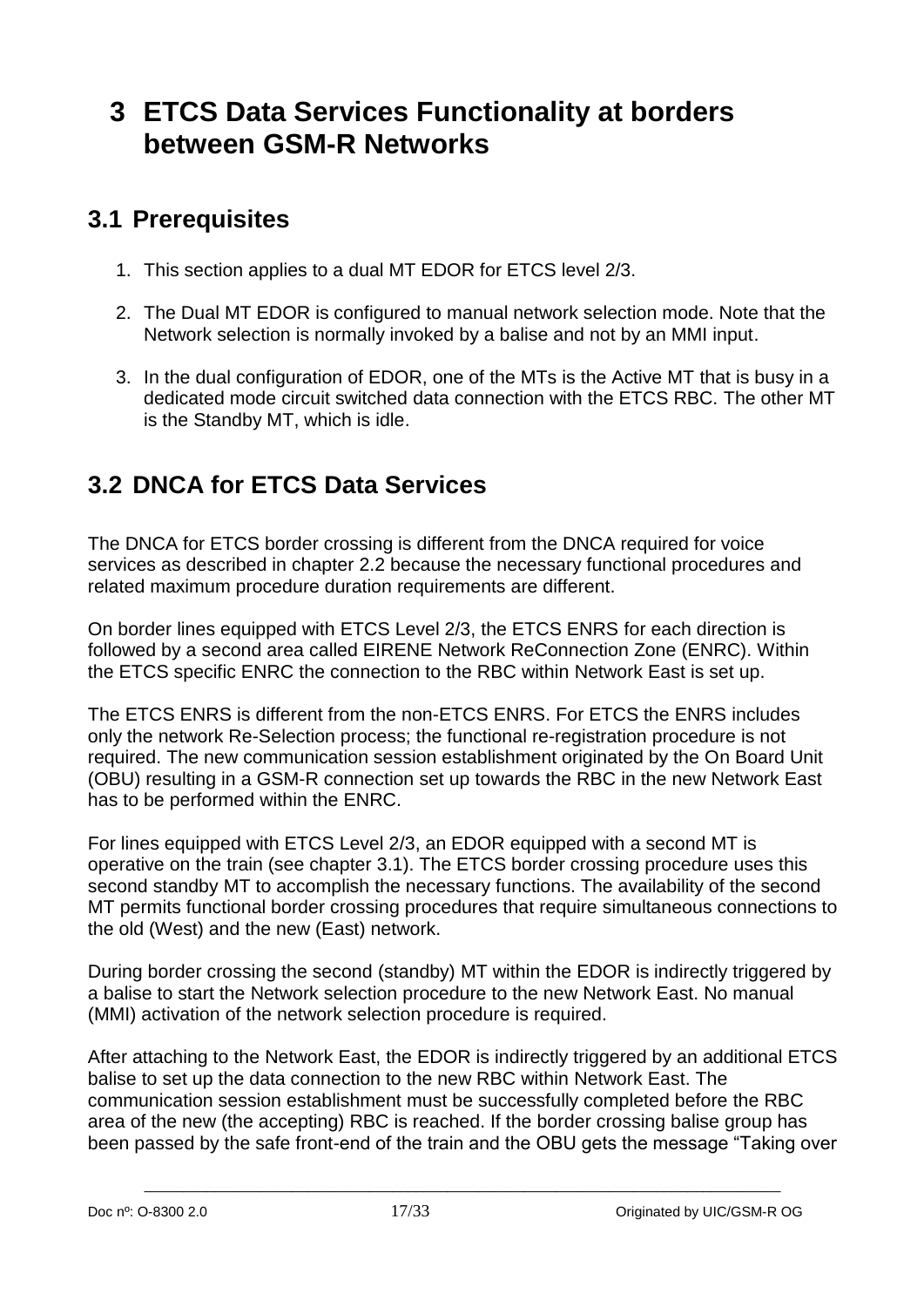responsibility" from the accepting RBC, the first MT within the EDOR will be ordered by the OBU to drop its active call on Network West.

Therefore for ETCS border crossing in a single direction, a DNCA zone is required because the new communication session to RBC East must be established using Network East radio coverage before the RBC area of the RBC East is reached and before the connection to Network West is lost.

The maximum duration requirements of the ETCS border crossing procedures within the ENRS and the ENRC are defined within subset 093. The corresponding values for network registration duration are 30 seconds (95%), 35 seconds (99%) and 40 seconds (100%).The maximum call set up time for the connection to the RBC is defined as 8.5 seconds (95%) and 10 seconds (100%). According to subset 093 a retry attempt for call setup must be allowed and included in the procedure duration calculation.

Based on these values, the ENRS + ENRC area spans a minimum of 60 seconds train driving time (40 seconds for the maximum network registration duration and 2\*10 seconds for call setup and retry call setup attempts) for the GSM-R part.

### **Additional time (to be defined by the ETCS application) for establishment of the ETCS "safe" end to end connection may be included in the ENRC area and a second network registration process within the ETCS ENRS may be included based on national considerations**.

E.g. an ETCS DNCA which allows a second registration process for safety reasons and a time span of 30 seconds for set up of a safe ETCS end to end connection will have a duration of  $2*40 + 2*10 + 30 = 130$  seconds.

The following figure shows the ETCS DNCA in a scenario where ETCS operational requirements are symmetrical around the border and demand that GSM-R connection to the RBC East is established at the point when the border is crossed.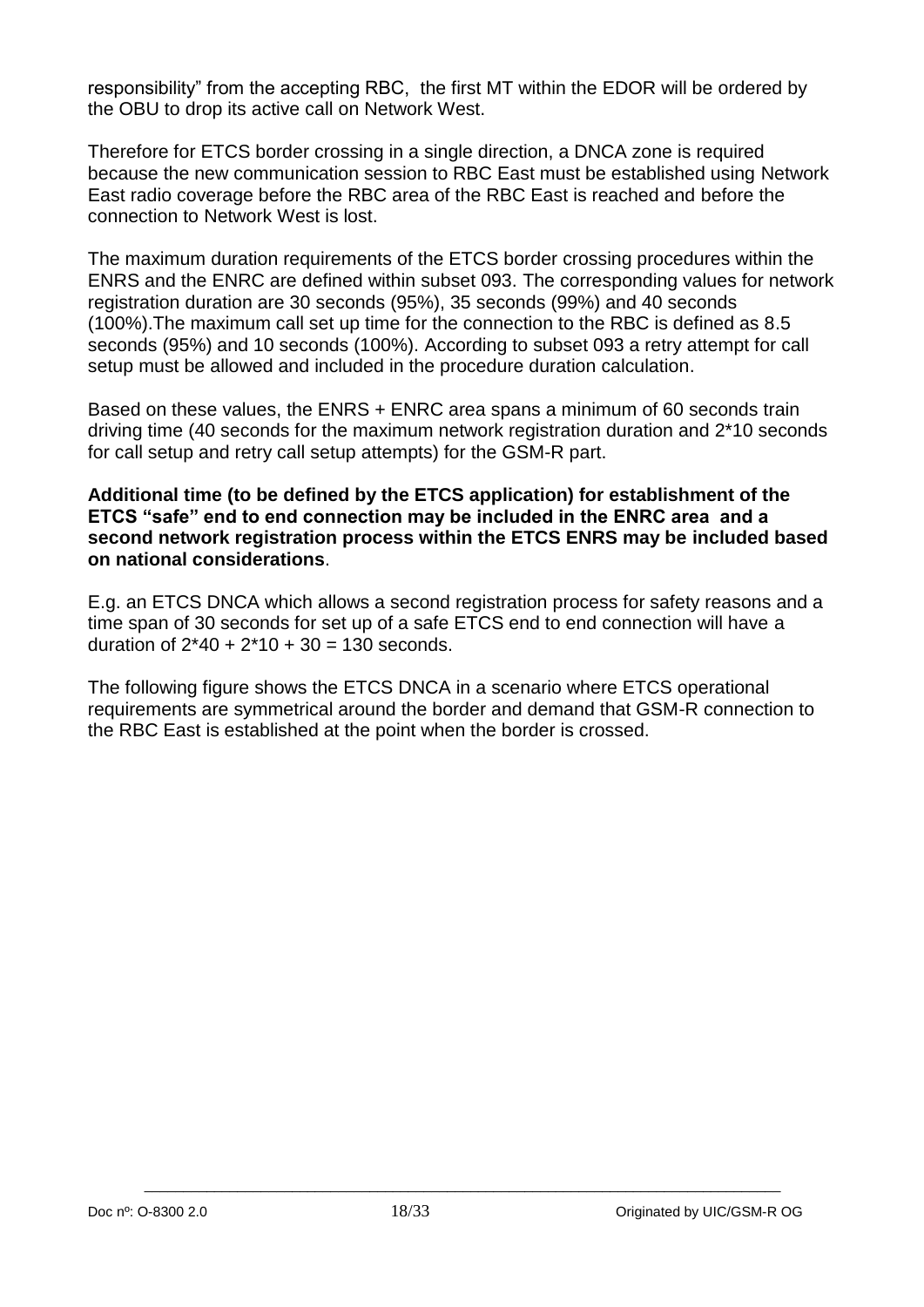

*Figure 2: Dual Network Coverage Zone at EIRENE network borders including ETCS*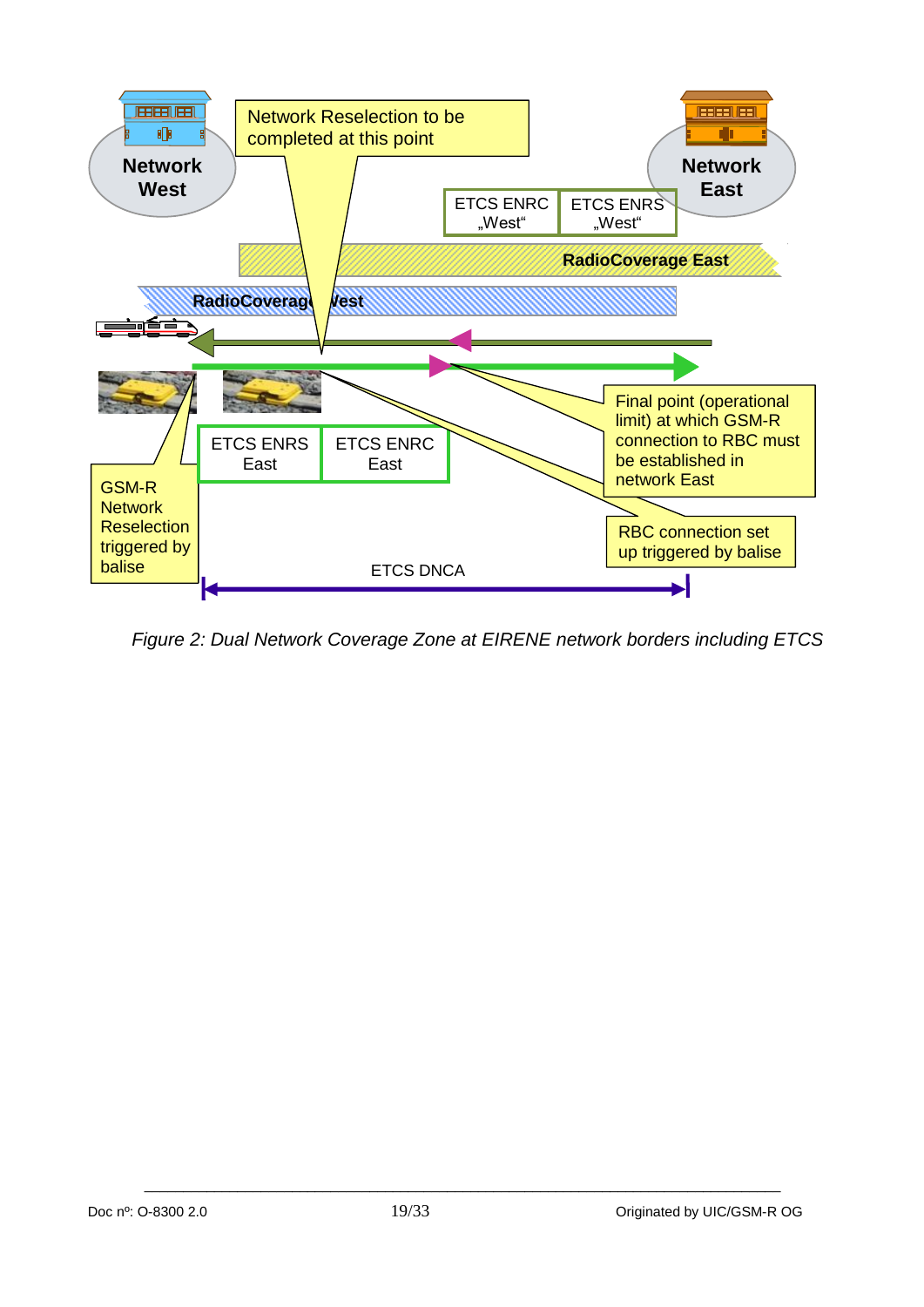### <span id="page-19-0"></span>**3.3 Procedure**

- 1. The Dual MT EDOR is situated in Network West and moving towards the adjacent Network East.
- 2. The Standby MT is idle and the Active MT is connected with an RBC in Network West (RBC West).
- 3. When entering the DNCA and passing over the ETCS switch-over balise, the Standby MT is triggered to perform a GSM-R network selection from Network West to Network East.
- 4. The trigger is sent to the MT by the OBU by an AT command as defined in FFFIS for EuroRadio.
- 5. Upon receipt of the network selection trigger, the Standby MT starts the procedure to become attached to Network East.
- 6. The Standby MT attaches to Network East within 40 seconds according the SUBSET 093 requirements and responds to the OBU as defined in FFFIS for EuroRadio. The OBU will now trigger the Standby MT to establish a dedicated mode data connection with an RBC in Network East (RBC East).
- 7. The Standby MT shall respond to the OBU as defined in the FFFIS for EuroRadio.
- 8. The ETCS on board application is now connected with both RBC West and RBC East. The OBU is now under control of RBC East and will terminate the connection to RBC West. There is no requirement for a specific time when the OBU is connected to both RBCs.
- 9. The previous Standby MT is now the Active MT and is in dedicated mode data connection with RBC East.
- 10.The previously Active MT is now the Standby MT.
- 11.The OBU will instruct the Standby MT to perform a Network reselection from Network West to Network East.
- 12.Upon receipt of the network selection instruction, the Standby MT starts the procedure to become attached to Network East. Note that attaching the Standby MT to the Network East need not be performed within the DNCA; only coverage from the new (East) network is required.
- 13.The Standby MT attaches to Network East within 40 seconds, as given by the Subset 093 requirements, and informs the ETCS application about this.
- 14.The Active MT and the Standby MT are now both attached to Network East. This completes the ETCS border crossing procedure.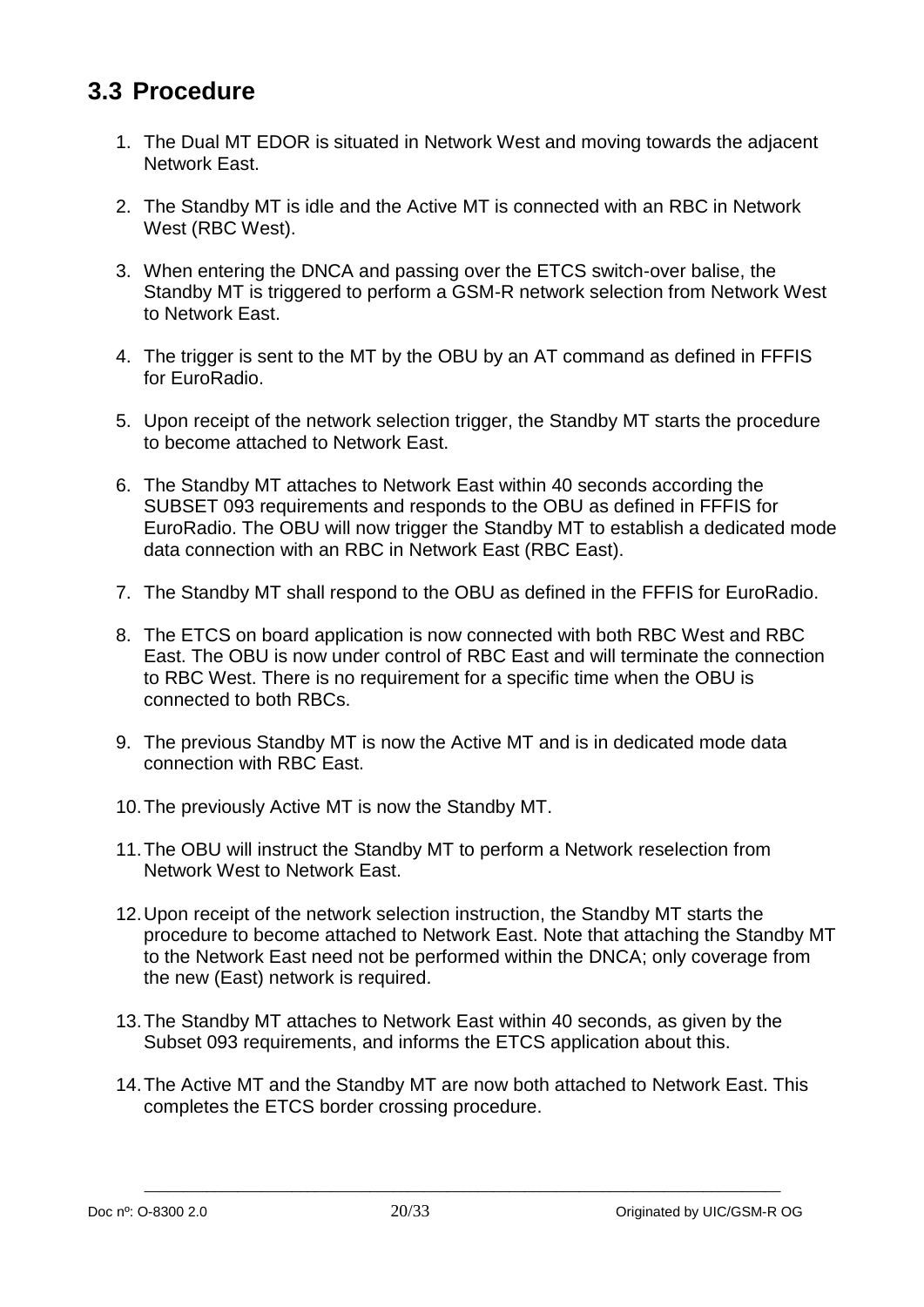# <span id="page-20-0"></span>**4 Miscellaneous non ETCS Data Services**

See Chapter 2.4.3. The handling is the same as for point to point speech calls.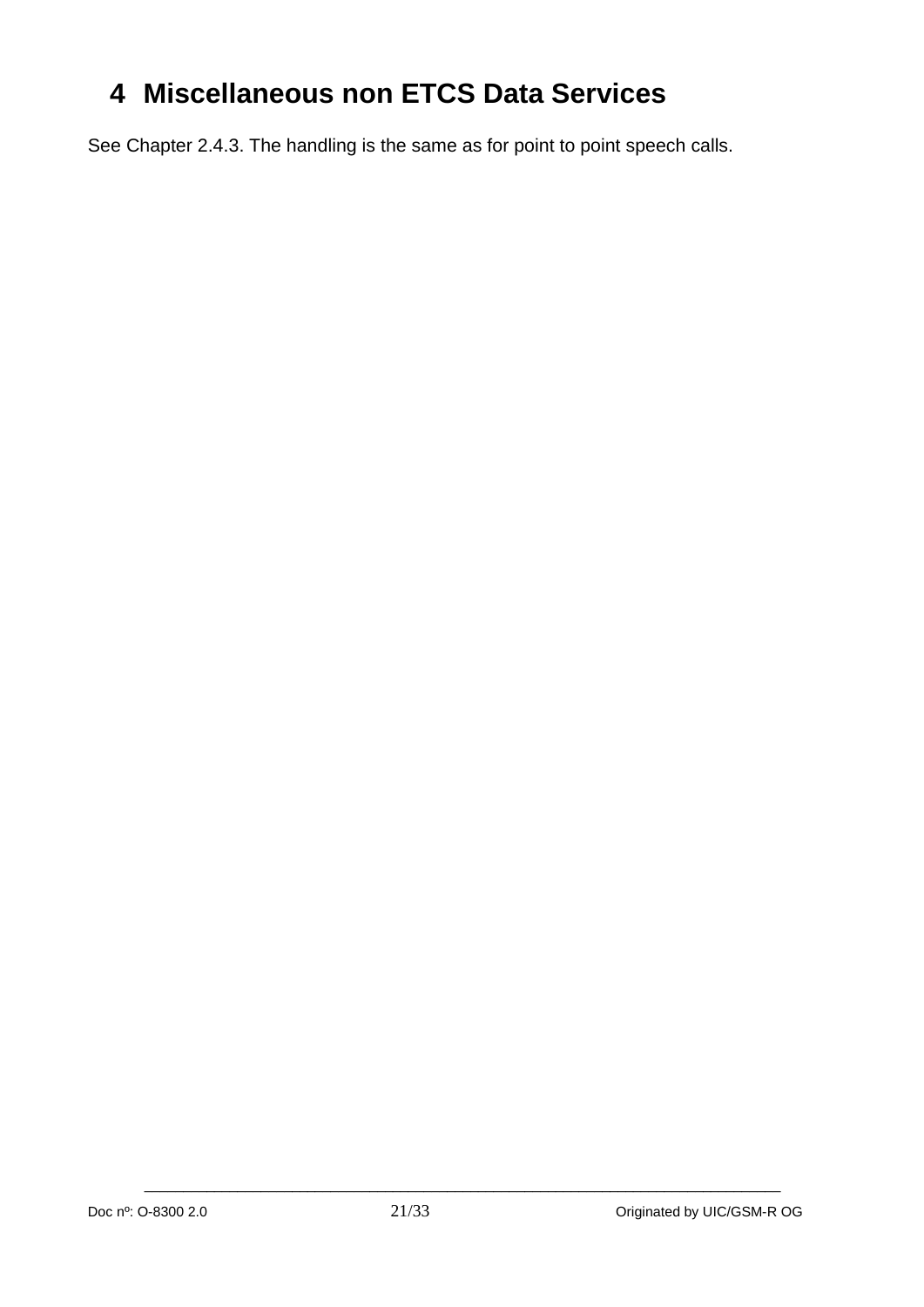## <span id="page-21-0"></span>**5 International shared group calls numbering scheme**

This chapter relates to International group calls whose radio cells belong to two GSM-R networks.

Requirement 13.2.4 of E-SRS V15.4.0 specifies that:

"Where Railway emergency group call areas are controlled by more than one MSC within one or more network(s), a unique anchor MSC is defined for each group call area.".

The anchor MSC (A-MSC) is responsible for the group call. The other(s) MSC(s) are called relay MSCs (R-MSCs).

In the following example, the radio cells 1 and 2 are linked to the MSC of Network West, while the radio cells 3 and 4 are linked to the MSC of Network East.



Figure 3: Example for an international group call

The group call reference numbers must be unique in both networks. Therefore requirement 9.5.4 of E-SRS V15.4.0 specifies that "In network boundary areas, the Service Area shall be allocated on a bilateral basis." The service area is identical to the group call area. The respective group call reference consists of 8 digits. The first five digits constitute the GCA number and the last three ones the group identity (GID).

Therefore the following GCA numbering scheme shall apply: The first digit of the GCA is 9 and indicates an international GCA. The second digit indicates the A-MSC network (Anchor MSC network identifier AMNI). In this way up to 9 neighbours can be considered. Generally such a number should be sufficient. In exceptional cases with more than 9 neighbours then multilateral agreements could become necessary.

**The group call area format is therefore 9XYYY, with X as A-MSC network identifier (AMNI = 0-9) and YYY as service area number.**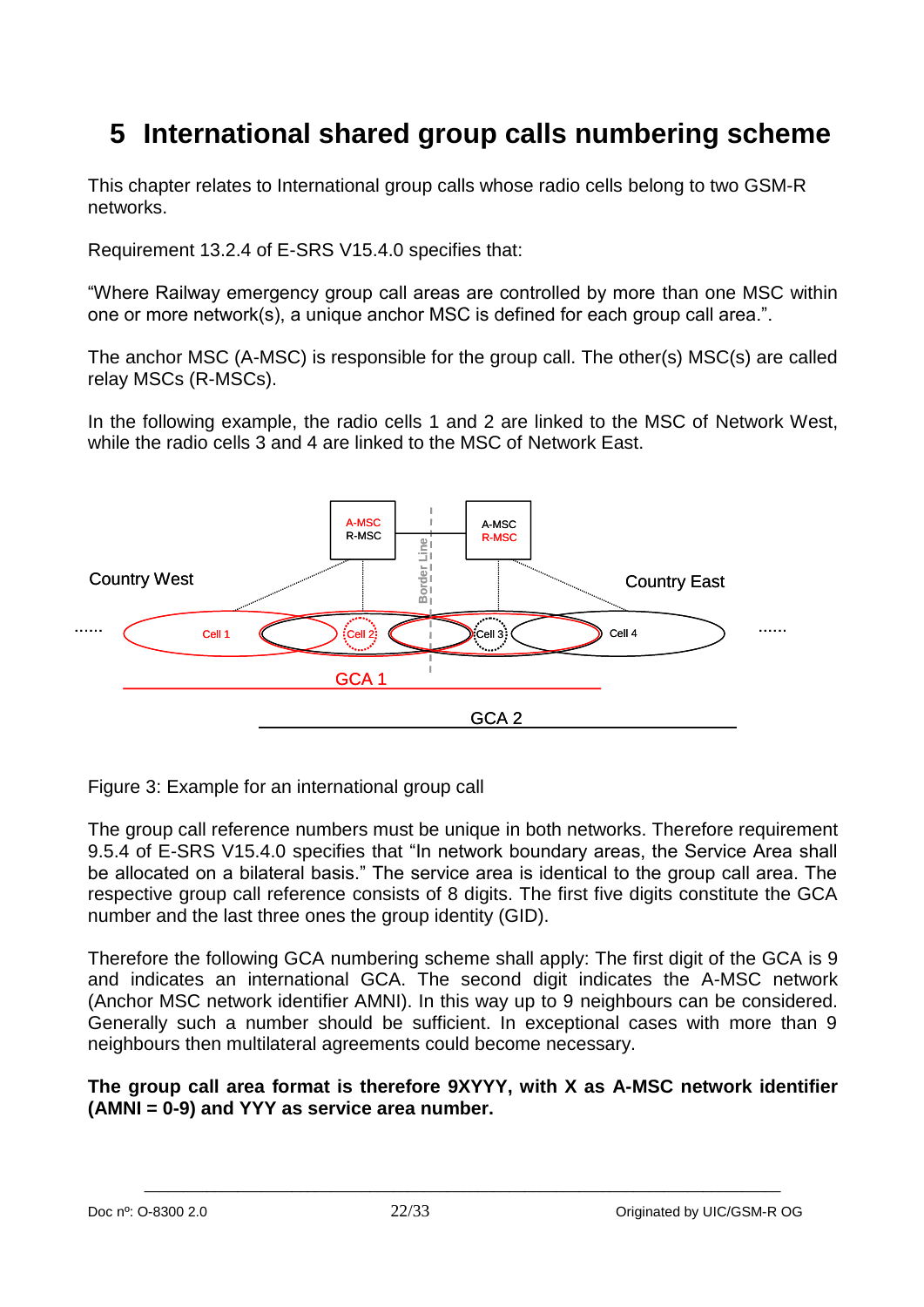# <span id="page-22-0"></span>**6 Inter PLMN Handover (IP-HO)**

This chapter is for information only.

IP-HO uses the standardised handover procedures without functional modifications. Coherent database enhancements and modifications within the radio and the core network part must be performed in order to introduce IP-HO. The database changes required within the radio subsystem to support IP-HO will also enable the use of cell reselection functionality within all corresponding cells of both networks when a SGCA configuration is used.

In detail the introduction of IP-HO has the following influence on the procedure described within chapters 2.4.2 to 2.4.7.

The Implementation Report I-080 requested the support for IP-HO only for ETCS data connections. Within the following section the influence of IP-HO on all type of border crossing scenarios is analysed in order to decide if IP-HO must be restricted to (ETCS) data calls or can be used without restrictions. Note that a restriction to data calls will require a modification of the handover cell selection procedure.

It shall be noted:

- The following chapters describe how IP-HO procedures could work as per current state of the art of the standards.
- There is currently no standardized test specification of the IP-HO procedure to validate the system behaviour in the operational conditions described below.

### <span id="page-22-1"></span>**6.1 Open Item for technical restrictions on use of IP-HO**

It could not be decided in the BX working group if the use of IP-HO for speech call must be technically restricted, e.g. by a modification of the HO target cell selection procedure, in order to discriminate between speech and data, or if operational rules were sufficient.

The topic will be addressed to the responsible operational expert group (TSI OPE) for a final decision.

### <span id="page-22-2"></span>**6.2 Cab Radio in idle mode and IP-HO**

No modification of the procedure described within chapter 2.4.2 when use of IP-HO is introduced.

### <span id="page-22-3"></span>**6.3 Cab Radio in ptp voice call and IP-HO**

Introduction of IP-HO for point to point calls will allow handover of an ongoing call during border crossing. Since after the IP-HO procedure further coverage from the new Network East is given for the call, no call drop due to loss of coverage will happen. With introduction of IP-HO for voice calls, the silent period for network reselection is shifted to the end of the call and not at the defined border crossing sign. While the call is maintained, the train is still registered to the functional number of the old Network West and cannot be reached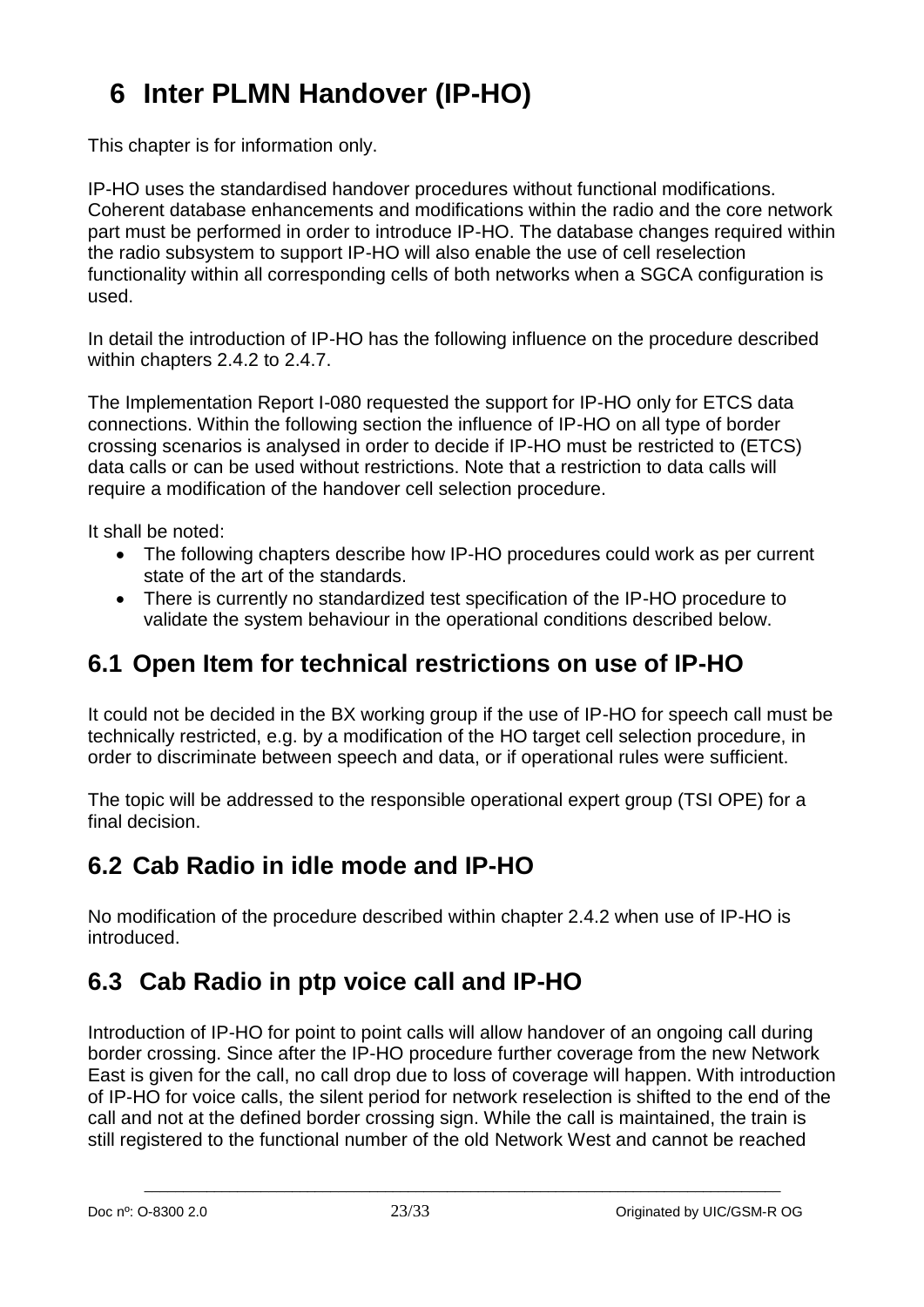using the CT2 number of Network East. In addition it is impossible to initiate a REC without delay (silent period).

The operational rules described within chapter 2.3 require that a call is terminated by the train driver when the ENRS (signs) is entered in order to have the silent period and the reregistration to the new network at a defined location. When these operational rules are followed, activation of IP-HO has no influence on this type of call.

If a point to point call is maintained using IP-HO during border crossing and a REC is ongoing or started within the new Network East, the Cab Radio is informed of the ongoing REC with the function "notification in ongoing (ptp) calls". Using this function after IP-HO is similar to the scenario with an inter-MSC handover of a ptp call within one GSM-R network. The Cab Radio will join the ongoing REC also in border crossing scenario with use of IP-HO.

Taking above described effects of IP-HO into account, the use of IP-HO is not recommended for voice ptp calls. The operational rules that require termination of calls at the defined network border are sufficient. No technical measures to exclude IP-HO for voice calls are required.

## <span id="page-23-0"></span>**6.4 Cab Radio as talker (not REC) and IP-HO**

For non-REC VGCS or VBS no SGCA configuration is normally used. In a non-SGCA configuration the behaviour of a talker will not be modified by the introduction of IP-HO because for a talker only established downlink cells of the ongoing group call are allowed as handover target cell.

In addition the operational rule described in chapter 2.4.4 requires that the talker releases the talker function and leaves the VGCS / VBS when entering the ENRS.

### <span id="page-23-1"></span>**6.5 Cab Radio in group receive mode (not REC) and IP-HO**

For non-REC VGCS or VBS usually no SGCA configuration is used. In a non-SGCA configuration the behaviour of a listener in group receive mode will not be modified by the introduction of IP-HO.

In addition the operational rule described in chapter 2.3 requires that the listener deselects / deactivates the GID and leaves the VGCS / VBS when entering the ENRS.

## <span id="page-23-2"></span>**6.6 Cab Radio in group receive mode (REC) and IP-HO**

If no SGCA configuration is used the procedure mentioned in 2.4.6 is applicable and there is no change introduced by IP-HO.

If a SGCA configuration is used and IP-HO is activated, the cell reselection process is activated for the REC listener during border crossing.

With Cell Reselection between GSM-R networks the MS will be able to access the notification channel (NCH) in a cell of the new Network EAST much faster. Access to the NCH can be achieved without performing the network selection and location update procedures. With IP-HO the interruption time of the listener during border crossing will be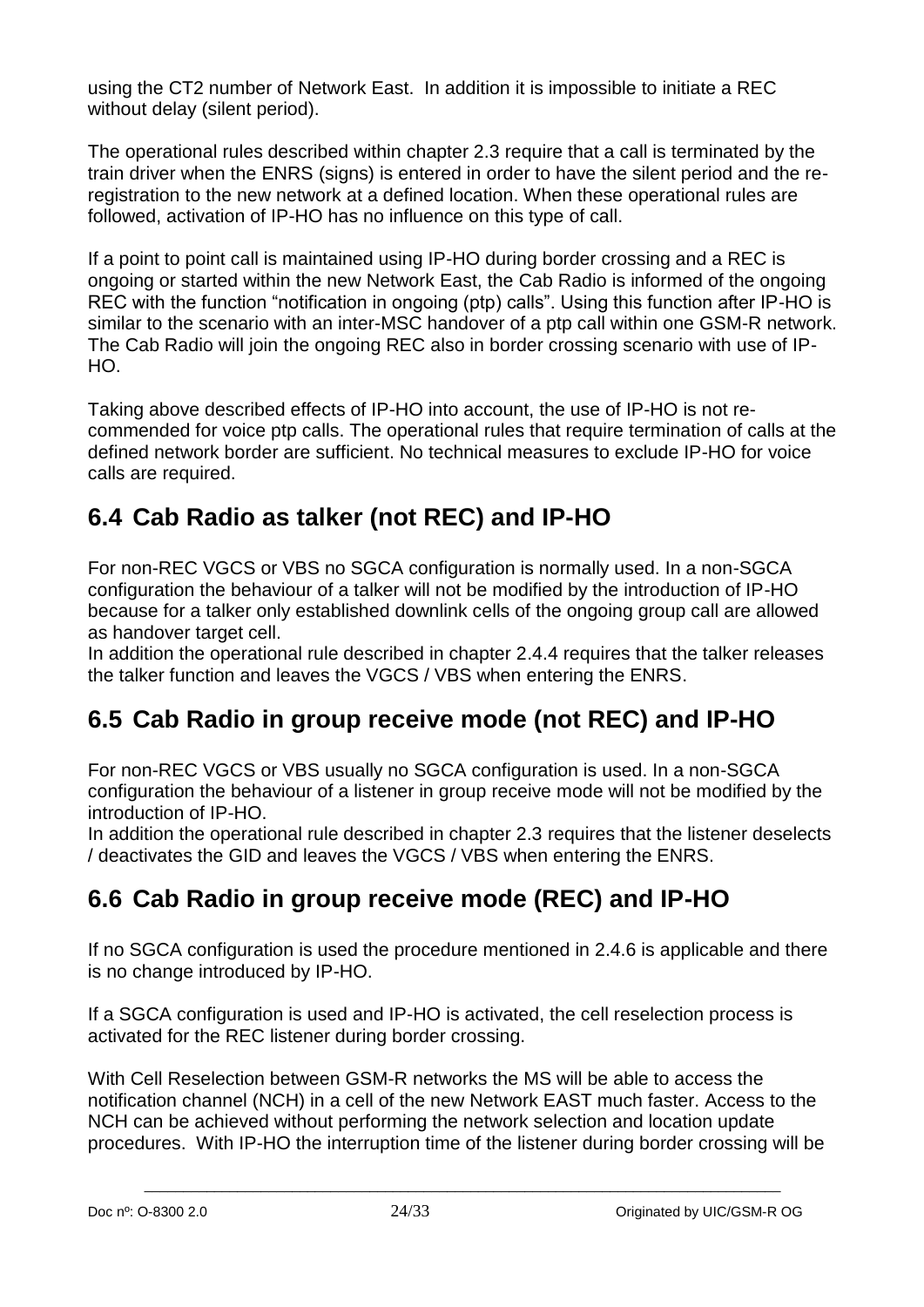similar to a scenario with a cell change within one network during a REC receive mode. In this scenario the network selection and registration procedures are performed after the REC is finished and thereby shifting it from the location of the planned border crossing sign.

## <span id="page-24-0"></span>**6.7 Cab Radio as talker (REC) and IP-HO**

If no SGCA configuration is used the procedure mentioned in 2.4.7 is applicable and there is no change introduced by IP-HO.

If a SGCA configuration is used and IP-HO is activated, the talker will be able to perform a handover between the two networks within all cells of the SGCA. As described in chapter 2.4.7 operational rules for REC border crossing are not yet harmonized. When rules enforce an unconditional train stop, border crossing during an ongoing REC is impossible and introduction of IP-HO has no influence on the behaviour.

When no train stop is required, the introduction of IP-HO will allow the talker to maintain the talker function in a SGCA configuration during border crossing without the interruption for network selection and location update as described in chapter 2.4.7. As a consequence of IP-HO, maintaining the talker function also shifts the network selection and registration procedure from the planned border crossing sign.

The voice transmission interruption duration caused by IP-HO is the same as the interruption caused by any network internal MSC controlled handover. Therefore use of IP-HO will not lead to increased voice transmissions interruptions for REC talkers.

## <span id="page-24-1"></span>**6.8 EDOR and IP-HO**

Introduction of IP-HO will allow the modification of the procedure for ETCS border crossing as described in chapter 3.2 in order to have a shorter DNCA (depending on the ETCS operational requirements) and a more secure border crossing procedure. The established functional procedure for ETCS border crossing shall be retained as much as possible in order to allow an easy introduction of IP-HO.

The ETCS border crossing procedure when using IP-HO shall be as following:

When entering the ENRS the standby MT within the EDOR will start the network selection and afterwards in the ENRC the RBC connection set up procedure as described in chapter 3.2. The RBC connection set up procedure must be finished at the point where it is operationally required to control the train from Network East.

In parallel, the active MT within the EDOR will also get coverage from Network East and based on the handover parameter setting an IP-HO handover from Network West to Network East will be performed for the active MT. Once within Network East, the active MT can maintain the data connection to the RBC West without requiring any further radio coverage from Network West. Therefore the introduction of IP-HO for EDOR border crossing will allow the DNCA to be shortened, depending on the ETCS operational requirements. With use of IP-HO the minimum ETCS DNCA area is independent from the ENRS and ENRC and spans for each moving direction two times the duration of the IP-HO procedure duration (of about 2\*6 seconds, value to be confirmed by IG). For such a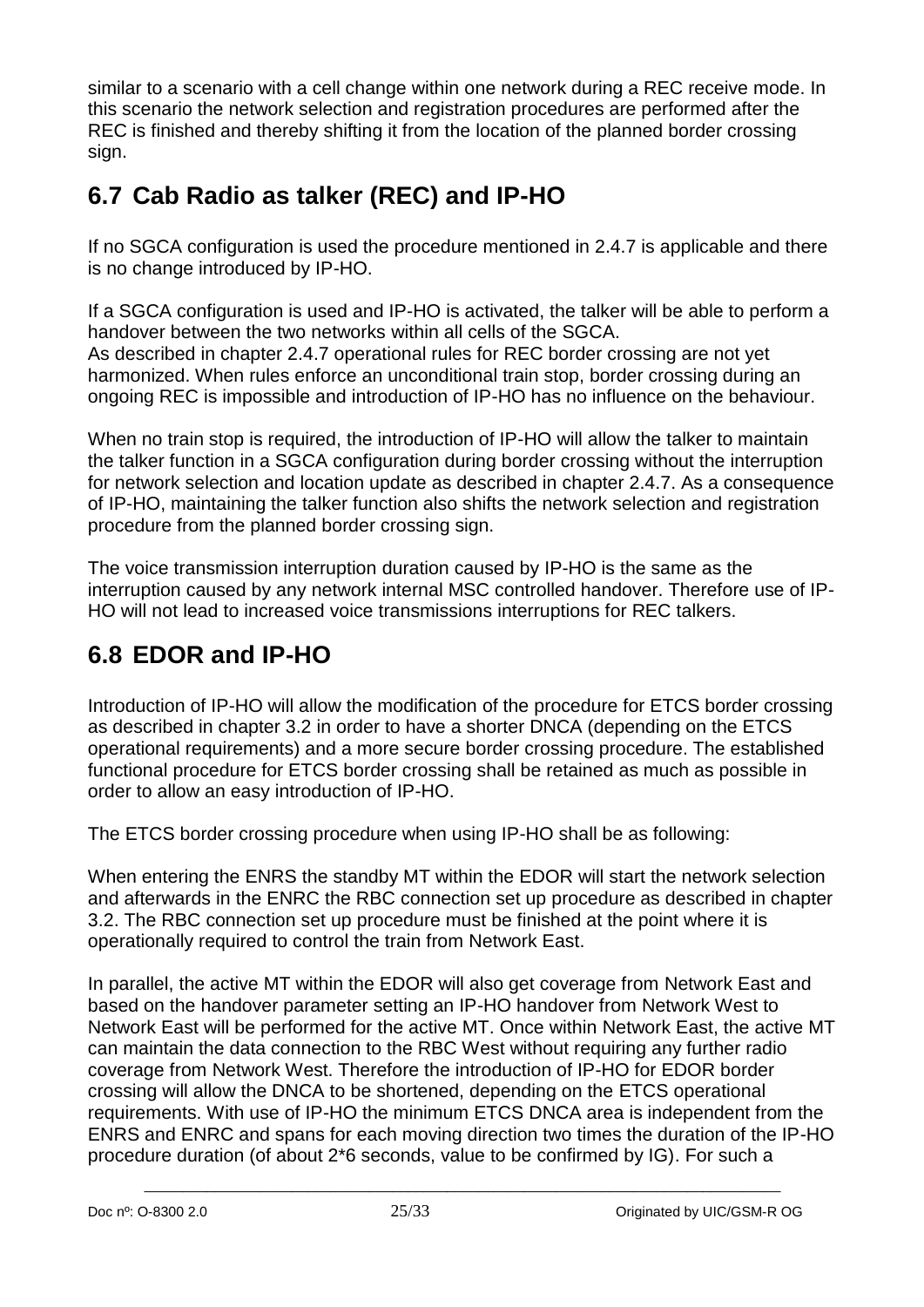scenario the ETCS operational requirements must allow that the GSM-R connection to the new RBC East can be set up behind the point where the border is crossed.

The duration of an IP-HO is similar to the duration of a network internal inter MSC handover. The above minimum IP-HO ETCS DNCA area includes a safety margin for a second IP-HO attempt before the connection to the old RBC is lost due to lack of coverage. With use of IP-HO the ETCS DNCA zone may be shortened because the coverage of Network East can be used to maintain the ongoing data connection to RBC West. Details depend on the ETCS operational requirements. In a scenario as depicted in figure 2 where ETCS operational limits require that the GSM-R connection to the new RBC East is set up at the point where the border is crossed, use of IP-HO will not shorten the ETCS DNCA.

This will also improve the security of the procedure because the active MT connection can be maintained without losing coverage when there are problems causing delays in finishing the border crossing procedures of the second, previously standby MT. The following figure shows the minimum ETCS DNCA which can be achieved with use of IP-HO during border crossing.



*Figure 4: Minimum DNCA including ETCS and use of IP-HO*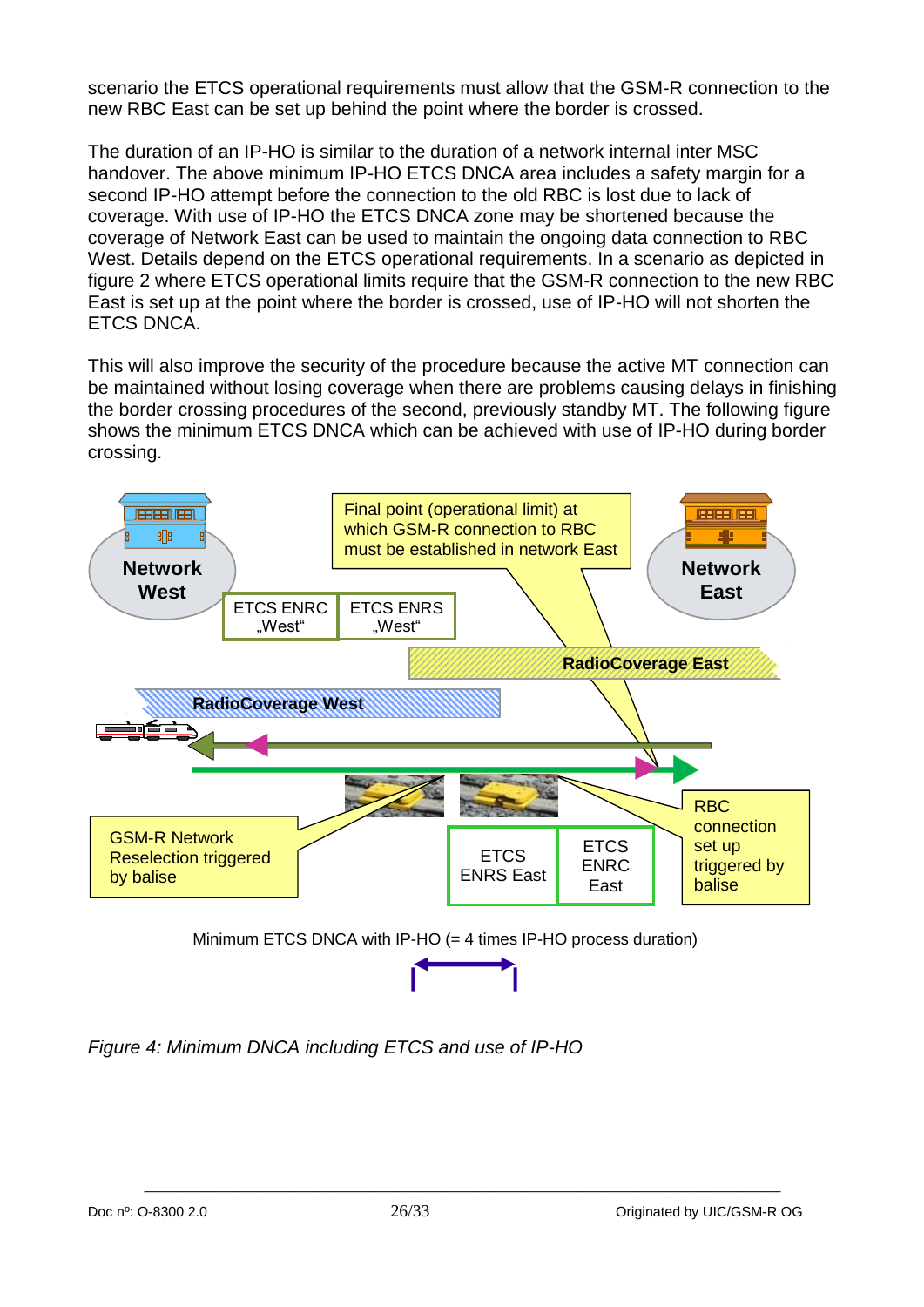## <span id="page-26-0"></span>**7 GPRS functionality at borders between GSM-R networks**

This chapter is for information only.

Note that the following section describes the basic behaviour of a GPRS system at border crossing. Any further details on dimensioning of DNCA etc. cannot be given since they depend on the details of the used applications (e.g. ETCS over GPRS) and of the basic supported GPRS roaming model (Use of HGGSN or VGGSN) used in GSM-R interconnections: All these basics inputs are not defined up to now.

## <span id="page-26-1"></span>**7.1 Prerequisites**

- The Mobile Station (MS) is equipped with one single Mobile Termination (MT) and is used for packet services (GPRS).
- Parameters with the subscript H (e.g.  $CC_H$ ,  $NDC_H$ ) refer to the home EIRENE network of the MS (the HPLMN). Parameters with the subscript '**W**' (e.g. *CC<sup>W</sup>* , *NDC<sup>W</sup>* ) refer to "Network West" and parameters with the subscript '**E**' (e.g. *CC<sup>E</sup>* , *NDC<sup>E</sup>* ) refer to "Network East". Network West or East could be the home EIRENE network or they could both be 'foreign' EIRENE networks.
- The MS is attached to GPRS (GPRS attached).
- PDP context is activated (PDP context activation).
- Static or dynamic IP address is assigned to the MT.
- The MT can transmit/receive IP packets to/from its peers.

## <span id="page-26-2"></span>**7.2 Packet (GPRS) MT (single device); GPRS attached**

- 1. The Packet (GPRS) Mobile Station is situated in Network West and moving towards the adjacent Network East.
- 1.2. The MT is attached to GPRS (GPRS attached).
- 1.3. PDP context is activated (PDP context activation).
- 1.4. Static or dynamic IP address is assigned to the MT.
- 4.5. The MT can transmit/receive IP packets to/from its peers.
- 2.6. When passing by the defined radio switching point of the respective traffic direction within the DNCA the GPRS MT is triggered to perform an EIRENE Network reselection ENRS from Network West to Network East.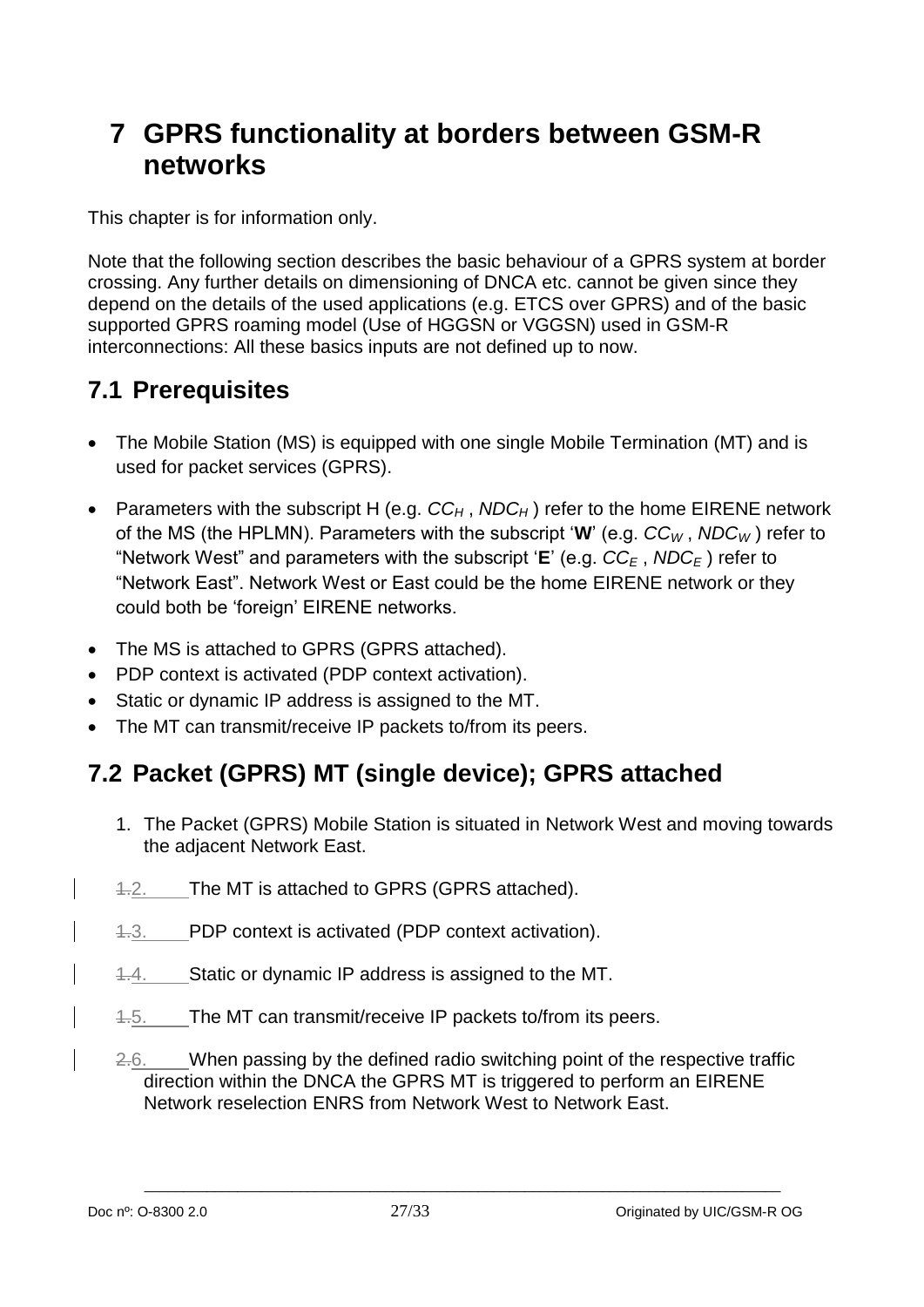- 1.7. The trigger can be a MMI action by the train driver who is following an operational instruction.
- 1.8. The trigger can alternatively be a balise or similar (track-side) device, which transmits a signal to the GPRS MS (via some external device(s)) when the train passes a specific point on the line (This is termed directed network selection in the EIRENE FRS v7.3.0 section 5.2.3.25ii to 5.2.3.25v).
- 3.9. Upon receipt of the network selection trigger (see above) the GPRS MT starts the procedure to deregister from Network West and register to Network East. The procedures to be followed to close and reopen the GPRS connection has to be performed by the controlling application:
- 4.10. During execution of the network selection procedure, i.e. after leaving Network West and until joining Network East within the ENRS (GPRS attached and PDP context activated), the GPRS MS is unable to transmit or receive packet data. This silent period is longer than the maximum network selection delay specified in 2.4.2. It is therefore important that the operational aspects for the respective border-line are taken into account when determining the exact location and extent of the DNCA in order to minimise any operational hazards caused by this "silent" period.
- 5.11. After the silent period, the GPRS MS is network attached to Network East.
- 1.12. If this could not be completed before leaving the DNCA, the GPRS MS will lose connection to the network entirely. Operational rules will then apply.
- 1.13. After having attached to Network East the application will perform:
	- a. The MT will be attached to GPRS (GPRS attached).
	- a.b. PDP context will be activated (PDP context activation).
	- a.c. Static or dynamic IP address will be assigned to the MT.
- 4.14. The GPRS MS is now registered and can transmit/receive IP packets to/from its peers.

### <span id="page-27-0"></span>**7.3 ETCS over GPRS**

ETCS over GPRS procedures and detailed protocol adaptations are not yet defined and therefore ETCS over GPRS is not considered in this version of the document.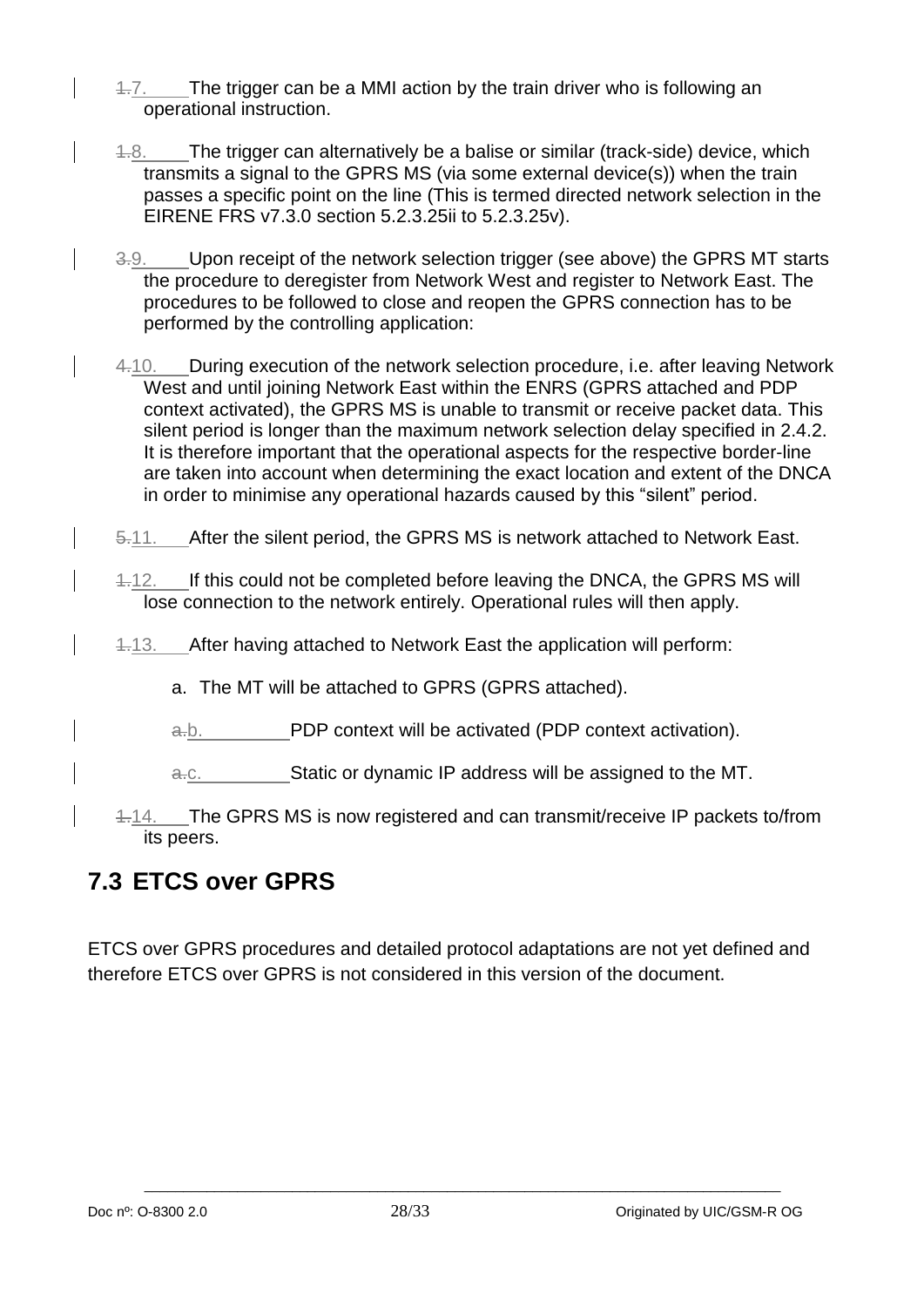## <span id="page-28-0"></span>**8 Abbreviations**

| CT.          | Call Type                                       |
|--------------|-------------------------------------------------|
| <b>DNCA</b>  | Dual Network Coverage Area                      |
| <b>EDOR</b>  | <b>ETCS Data Only Radio</b>                     |
| <b>ENRC</b>  | Eirene Network ReConnection zone                |
| <b>ENRS</b>  | Eirene Network ReSelection zone                 |
| <b>ETCS</b>  | European Train Control System                   |
| <b>FACCH</b> | <b>Fast Associated Control Channel</b>          |
| FC.          | <b>Function Code</b>                            |
| <b>FN</b>    | <b>Functional Number</b>                        |
| IP-HO        | Inter PLMN Handover                             |
| МT           | <b>Mobile Termination</b>                       |
| <b>PLMN</b>  | <b>Public Land Mobile Network</b>               |
| <b>REC</b>   | <b>Railway Emergency Call</b>                   |
| <b>SGCA</b>  | <b>Shared Group Call Area</b>                   |
| <b>USSD</b>  | <b>Unstructured Supplementary Services Data</b> |
| <b>VBS</b>   | <b>Voice Broadcast Services</b>                 |
| <b>VGCS</b>  | <b>Voice Group Call Services</b>                |

## <span id="page-28-1"></span>**9 Definitions**

### **Balise**

A passive or active device normally mounted in proximity to the track for communications with passing trains. A standard for passive balises has been devised within the EUROBALISE project. It may be used for initiating directed network selection.

### Broadcast call

A call made to all members of a pre-defined group within a local geographical area. Only the initiator of the call may talk with all other group members listening only.

### Cab Radio

The radio and associated user and other interfaces installed in the cab of a locomotive and for use principally by the locomotive driver.

### **Controller**

An individual responsible for the conduct of some aspect of train operations (also known as dispatcher). For the purposes of this specification the following functional roles of controllers are defined:

- primary controller;
- secondary controller:
- train controller;
- power supply controller.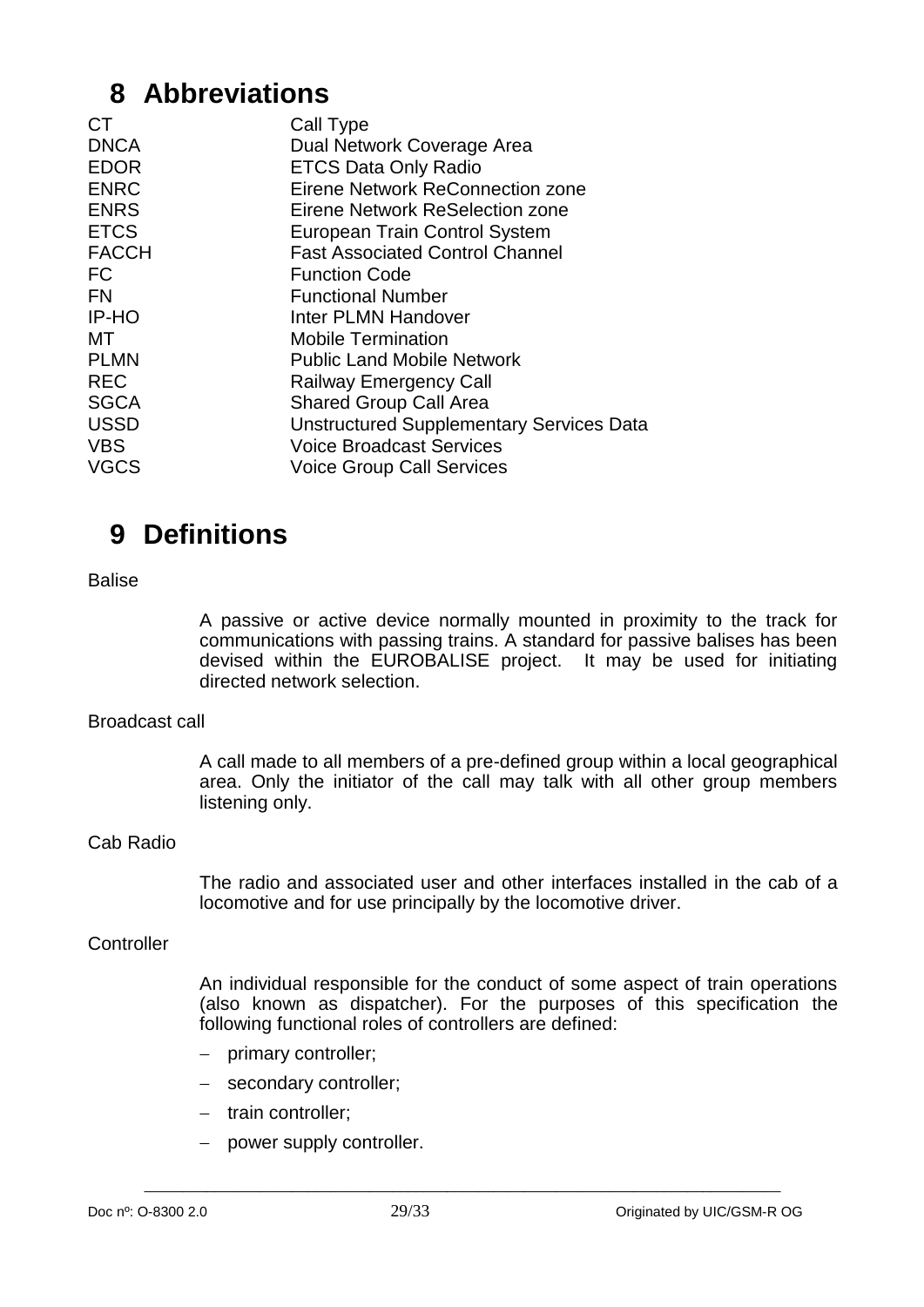Dependent upon local circumstances, a number of functional roles can be carried out by a single controller or a single functional role can be carried out by a number of controllers.

#### Dedicated mode

A mobile station is in dedicated mode when it has a traffic channel (TCH) at its disposal.

#### Dual Network Coverage Area

A section of track where radio coverage is deliberately provided from two networks.

#### EIRENE network

An EIRENE network is a railway telecommunications network, based on the ETSI GSM standard, which complies with all related mandatory requirements specified in the EIRENE FRS and SRS. An EIRENE network may also include optional features and these shall then be implemented as specified in the EIRENE FRS and SRS. The EIRENE network excludes terminals.

#### ENRC

The ETCS specific ENRC zone is the area in which the GSM-R connection to the RBC within the new network (East) is established.

### EIRENE system

An EIRENE system is a railway telecommunications system based on the ETSI GSM standard, which complies with all related mandatory requirements as specified in the EIRENE FRS and SRS. An EIRENE system may also include optional features and these shall then be implemented as specified in the EIRENE FRS and SRS. The EIRENE System includes terminals.

### Voice ENRS

The voice ENRS is the area in which the voice functional border crossing procedures are performed that are required to select and attach to the new network (East). For voice services the re-registration of the functional number(s) must also be performed within the voice ENRS.

### ETCS ENRS

The ETCS ENRS is the area in which the ETCS functional border crossing procedures are performed that are required to select and attach to the new network (East). For ETCS services no re-registration of the functional number(s) has to be performed within the ETCS ENRS.

**ETCS**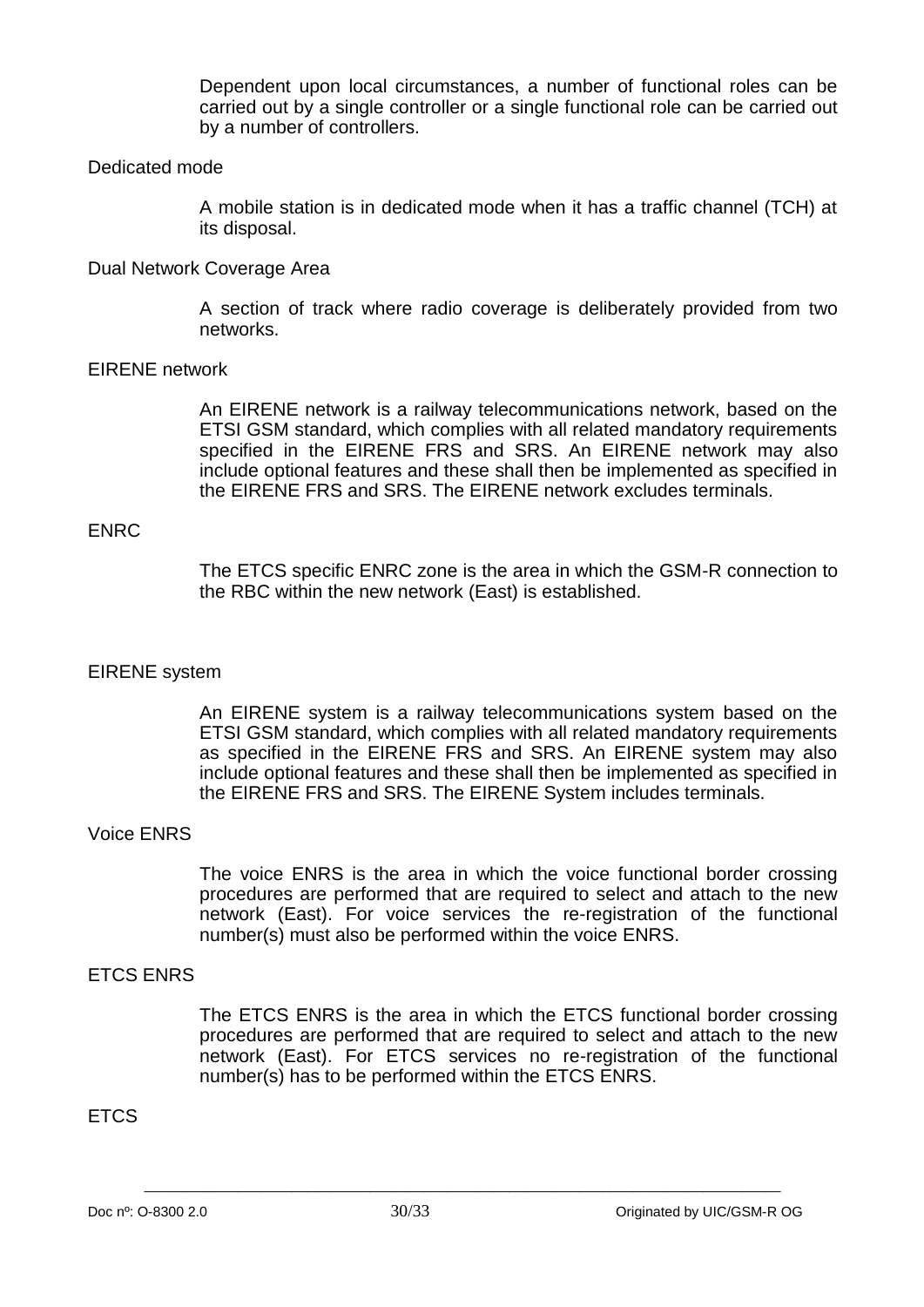The European Train Control System (ETCS) is a signalling, control and train protection system designed to replace the many incompatible systems previously used by European railways,

#### ETCS data only radio

One type of Mobile Station. It is the radio equipment dedicated to support the ETCS train control application data transmission requirements. This equipment includes one or several radio transceivers and their enclosure.

#### ETCS Level 2/3

Levels of ETCS which use GSM-R data communication for the transmission of movement authority and other information to trains, and for the reception of train information from each vehicle.

#### Functional addressing/numbering

A term used to describe the process of addressing a call using a number representing the function a user is performing, rather than a number identifying the user's terminal equipment.

#### Functional identity

The full alphanumeric description of the function performed by a called or calling party within the functional numbering scheme, identifying them by function or role rather than by a specific item of radio equipment or user subscription. The functional identity can include characters and/or numbers.

#### Functional number

The full number used within the functional addressing scheme to contact an end user/system by function or role rather than by a specific item of radio equipment or user subscription.

#### General purpose radio

A standard GSM radio based closely on commercially available units for general use.

#### Group call

A call made to all members of a pre-defined group within a local geographical area. Only one member of the group may talk at any instant with all other group members listening only.

#### Group receive mode

The state of a mobile station when it is engaged in a group or broadcast call as a listener.

#### Group transmit mode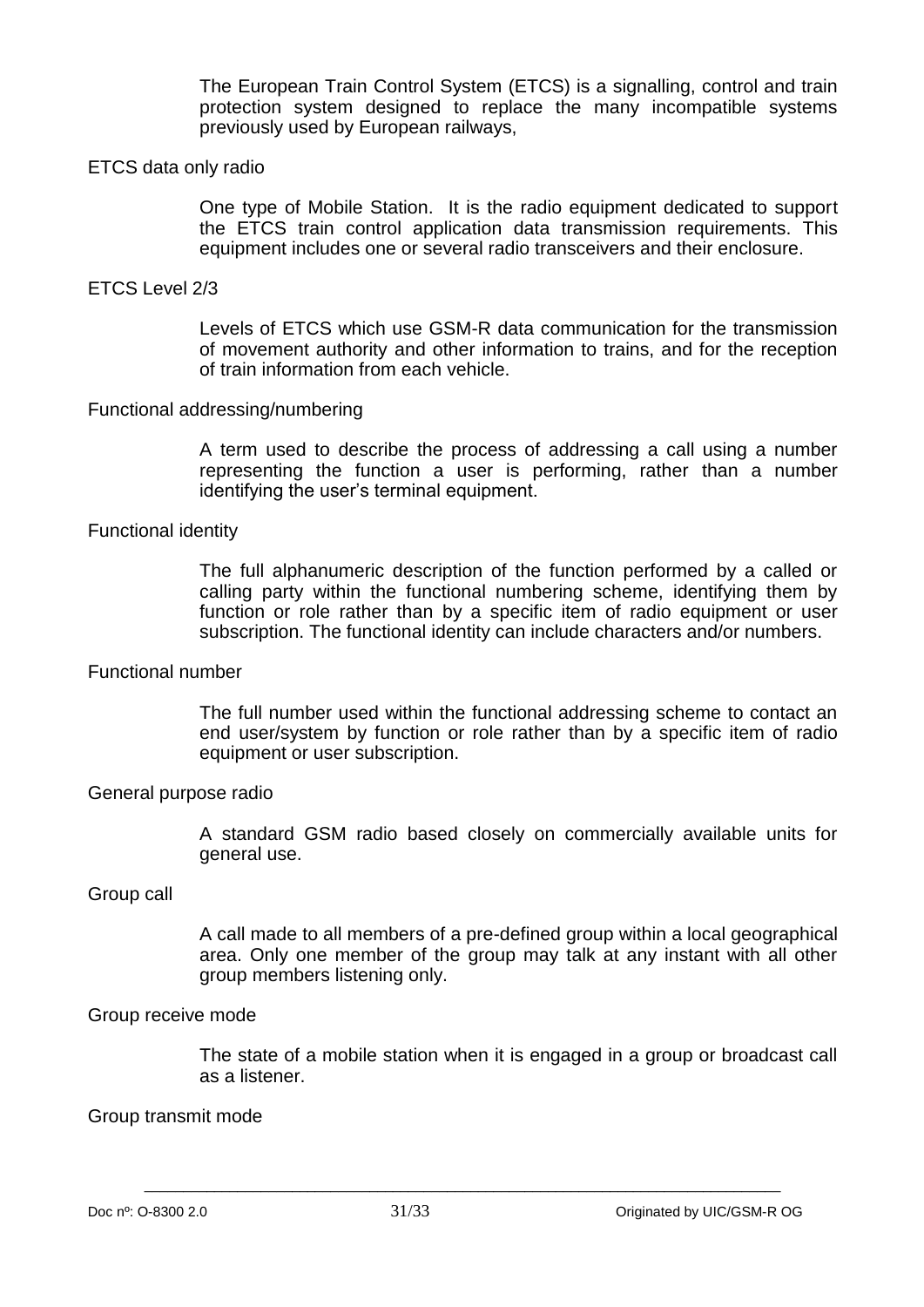The state of a mobile station when it is engaged in a group call as a speaker. This may be as 'first talker' or 'subsequent talker'.

#### Handover

The process by which connection between the GSM mobile and the GSM network is maintained as the mobile moves from area to area, by passing communication channel control from one base station to another or between different channels in one cell.

#### Idle mode

A mobile station is in idle mode when it is not involved in a call.

#### Mobile station

One of five mobile radio types based on the type of role they will perform and the environment in which they will operate:

- a) Cab Radios for the transmission of voice and non-safety data for use by the driver of a train and/or by other on-train systems;
- b) General purpose radios for general use by railway personnel;
- c) Operational radios for use by railway personnel involved in operations such as trackside maintenance.
- d) Shunting radio for use by railway personnel involved in train operations such as shunting.
- e) ETCS data only radios for the transmission of train control data.

#### Operational radio

A handheld radio suitable for use by people involved in railway operations.

#### Radio Block Centre

An ERTMS/ETCS term referring to a centralised safety unit to establish and control train separation using radio as the train to ground communication medium.

#### Railway emergency call

A call of highest priority for informing drivers, controllers and other concerned personnel of a level of danger requiring all Railway movements in a predefined area to stop. Two types of Railway emergency calls are defined:

- Train emergency calls (for Railway emergencies whilst not involved in Shunting operations).
- Shunting emergency calls (for Railway emergencies whilst involved in Shunting operations).

#### Roaming